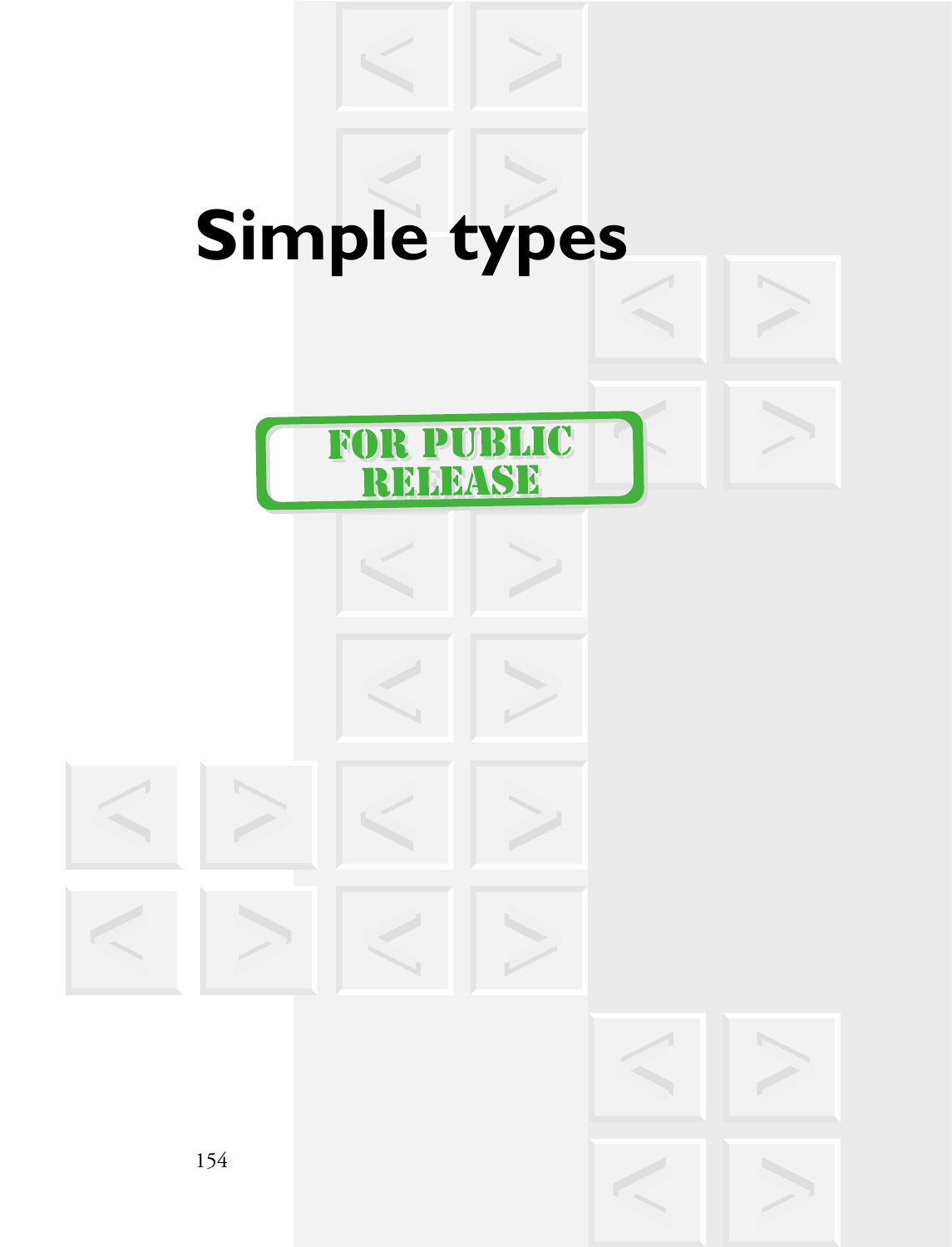

oth element and attribute declarations can use simple types<br>to describe the data content of the components. This chapter<br>introduces simple types, and explains how to define your<br>own atomic simple types for use in your sche to describe the data content of the components. This chapter introduces simple types, and explains how to define your own atomic simple types for use in your schemas.

# **9.1 Simple type varieties**

There are three varieties of simple type: atomic types, list types, and union types.

- 1. *Atomic types* have values that are indivisible, such as 10 and large.
- 2. *List types* have values that are whitespace-separated lists of atomic values, such as <availableSizes>10 large 2</availableSizes>.
- 3. *Union types* may have values that are either atomic values or list values. What differentiates them is that the set of valid values,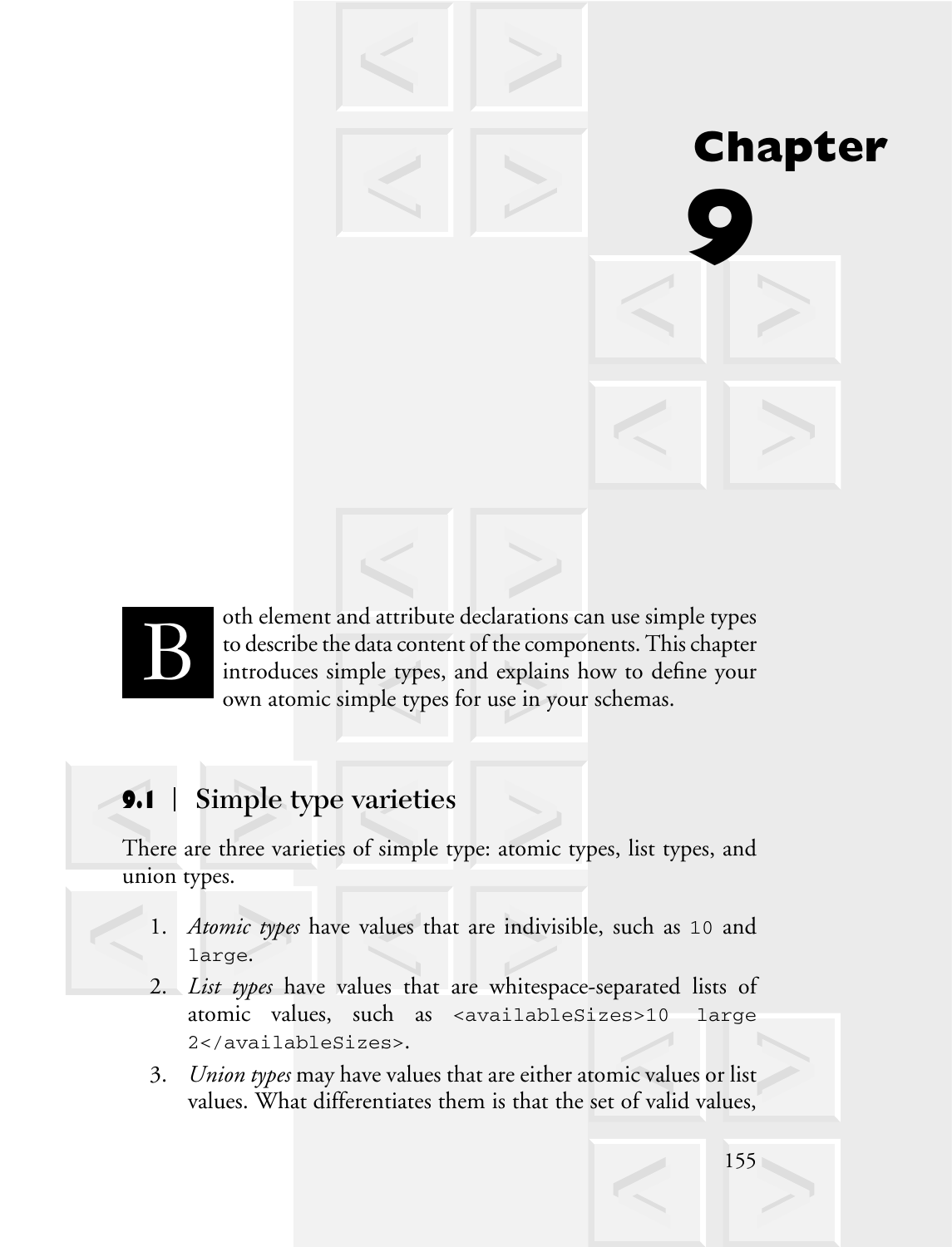or "value space," for the type is the union of the value spaces of two or more other simple types. For example, to represent a dress size, you may define a union type that allows a value to be either an integer from 2 through 18, or one of the string values small, medium, or large.

List and union types are covered in Chapter 11, "Union and list types."

### **9.1.1** *Design hint: How much should I break down my data values?*

Data values should be broken down to the most atomic level possible. This allows them to be processed in a variety of ways for different uses, such as display, mathematical operations, and validation. It is much easier to concatenate two data values back together than it is to split them apart. In addition, more granular data is much easier to validate.

It is a fairly common practice to put a data value and its units in the same element, for example <length>3cm</length>. However, the preferred approach is to have a separate data value, preferably an attribute, for the units, for example <length units="cm">3</length>.

Using a single concatenated value is limiting because:

- It is extremely cumbersome to validate. You have to apply a complicated pattern that would need to change every time a unit type is added.
- You cannot perform comparisons, conversions, or mathematical operations on the data without splitting it apart.
- $\blacksquare$  If you want to display the data item differently (for example, as "3 centimeters" or "3 cm" or just "3", you have to split it apart. This complicates the stylesheets and applications that process the instance document.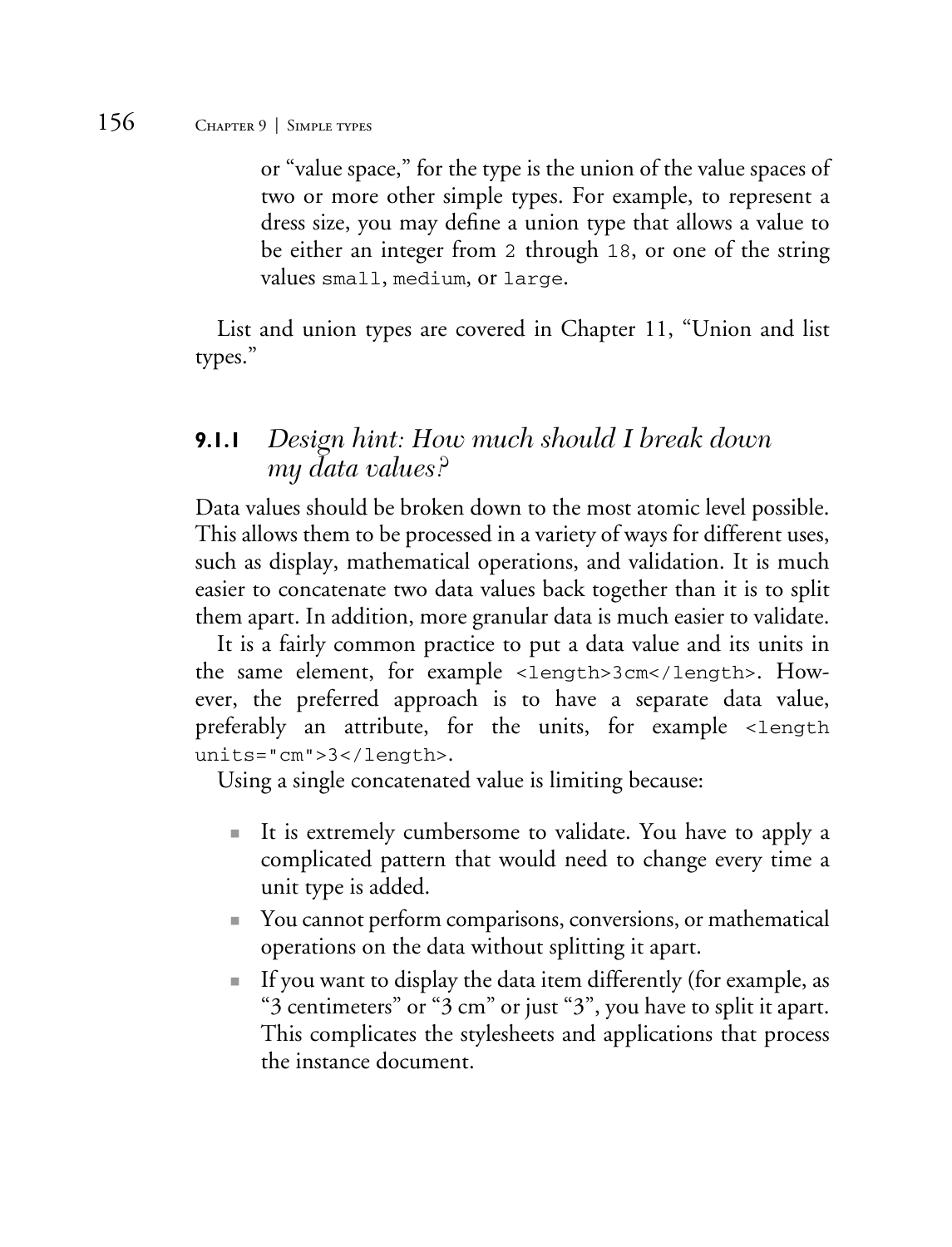#### 9.2 | Simple type definitions 157

It is possible to go too far, though. For example, you may break a date down as follows:

```
<orderDate>
  <year>2001</year>
  <month>06</month>
  <day>15</day>
</orderDate>
```
This is probably an overkill unless you have a special need to process these items separately.

### **9.2** Simple type definitions

### **9.2.1** *Named simple types*

Simple types can be either named or anonymous. Named simple types are always defined globally (i.e., their parent is always schema or redefine) and are required to have a name that is unique among the data types (both simple and complex) in the schema. The XSDL syntax for a named simple type definition is shown in Table 9–1.

The name of a simple type must be an XML non-colonized name, which means that it must start with a letter or underscore, and may only contain letters, digits, underscores, hyphens, and periods. You cannot include a namespace prefix when defining the type; it takes its namespace from the target namespace of the schema document.

All of the examples of named types in this book have the word "Type" at the end of their names, to clearly distinguish them from elementtype names and attribute names. However, this is not a requirement; you may in fact have a data type definition and an element declaration using the same name.

Example 9–1 shows the definition of a named simple type Dress-SizeType, along with an element declaration that references it. Named types can be used in multiple element and attribute declarations.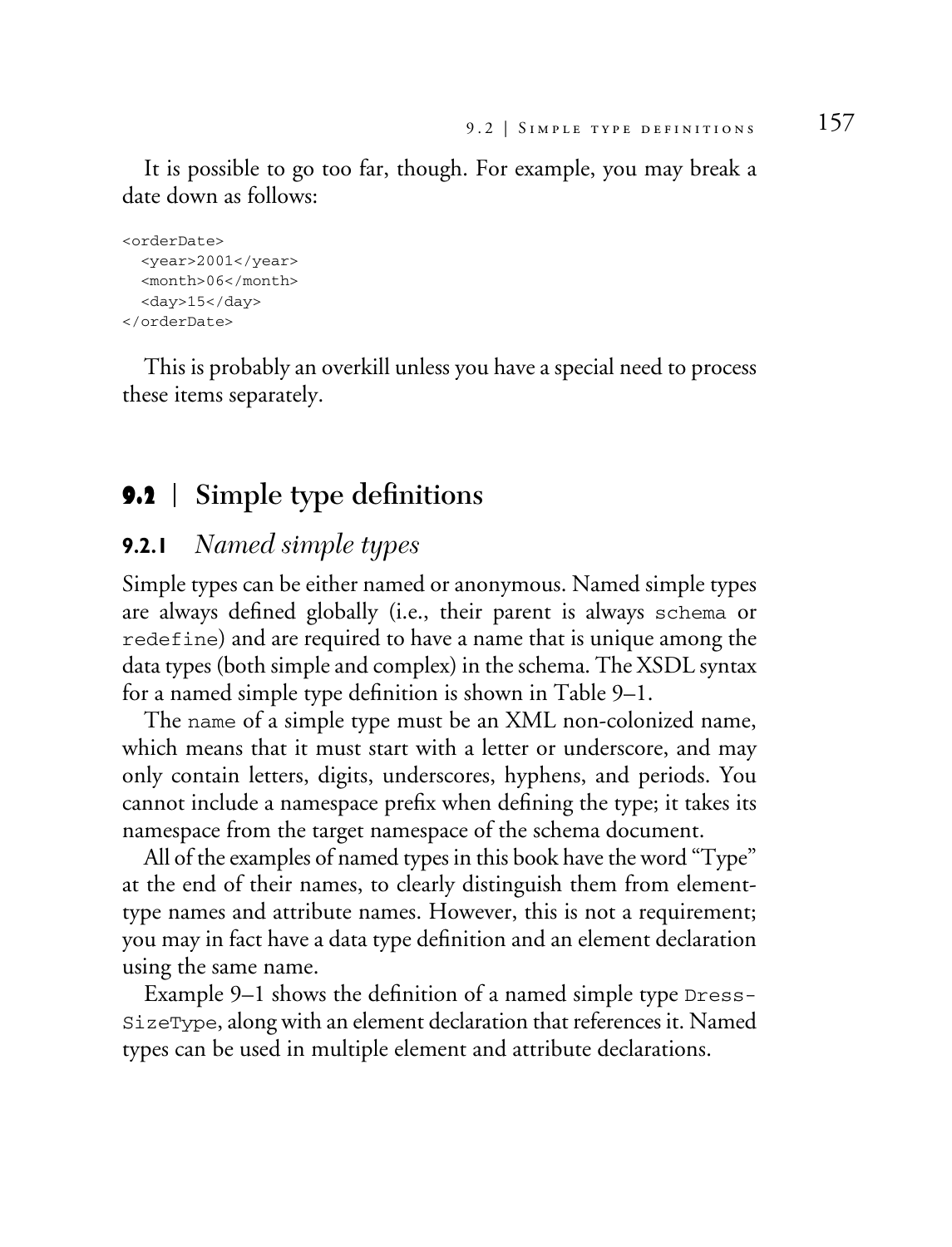#### 158 Chapter <sup>9</sup> <sup>|</sup> Simple types

*Table 9–1* XSDL syntax: named simple type definition

| Name              |                                                                             |                                          |                                                                         |  |  |
|-------------------|-----------------------------------------------------------------------------|------------------------------------------|-------------------------------------------------------------------------|--|--|
| simpleType        |                                                                             |                                          |                                                                         |  |  |
| Parents           |                                                                             |                                          |                                                                         |  |  |
| schema, redefine  |                                                                             |                                          |                                                                         |  |  |
| Attribute<br>name | Type                                                                        | Required/<br>default                     | Description                                                             |  |  |
| id                | ID                                                                          |                                          | unique ID                                                               |  |  |
| name              | NCName                                                                      | required                                 | simple type name                                                        |  |  |
| final             | "#all"   $list$ of<br>("extension"<br>"restriction"<br>"list"  <br>"union") | defaults to<br>finalDefault<br>of schema | whether other types can<br>be derived from this<br>one, see Section 9.5 |  |  |
| Content           |                                                                             |                                          |                                                                         |  |  |

annotation?, (restriction | list | union)

**Example 9–1.** Defining and referencing a named simple type

```
<xsd:simpleType name="DressSizeType">
  <xsd:restriction base="xsd:integer">
    <xsd:minInclusive value="2"/>
     <xsd:maxInclusive value="18"/>
  </xsd:restriction>
</xsd:simpleType>
```

```
<xsd:element name="size" type="DressSizeType"/>
```
### **9.2.2** *Anonymous simple types*

Anonymous types, on the other hand, must not have names. They are always defined entirely within an element or attribute declaration, and may only be used once, by that declaration. Defining a type anonymously prevents it from ever being restricted, used in a list or union, or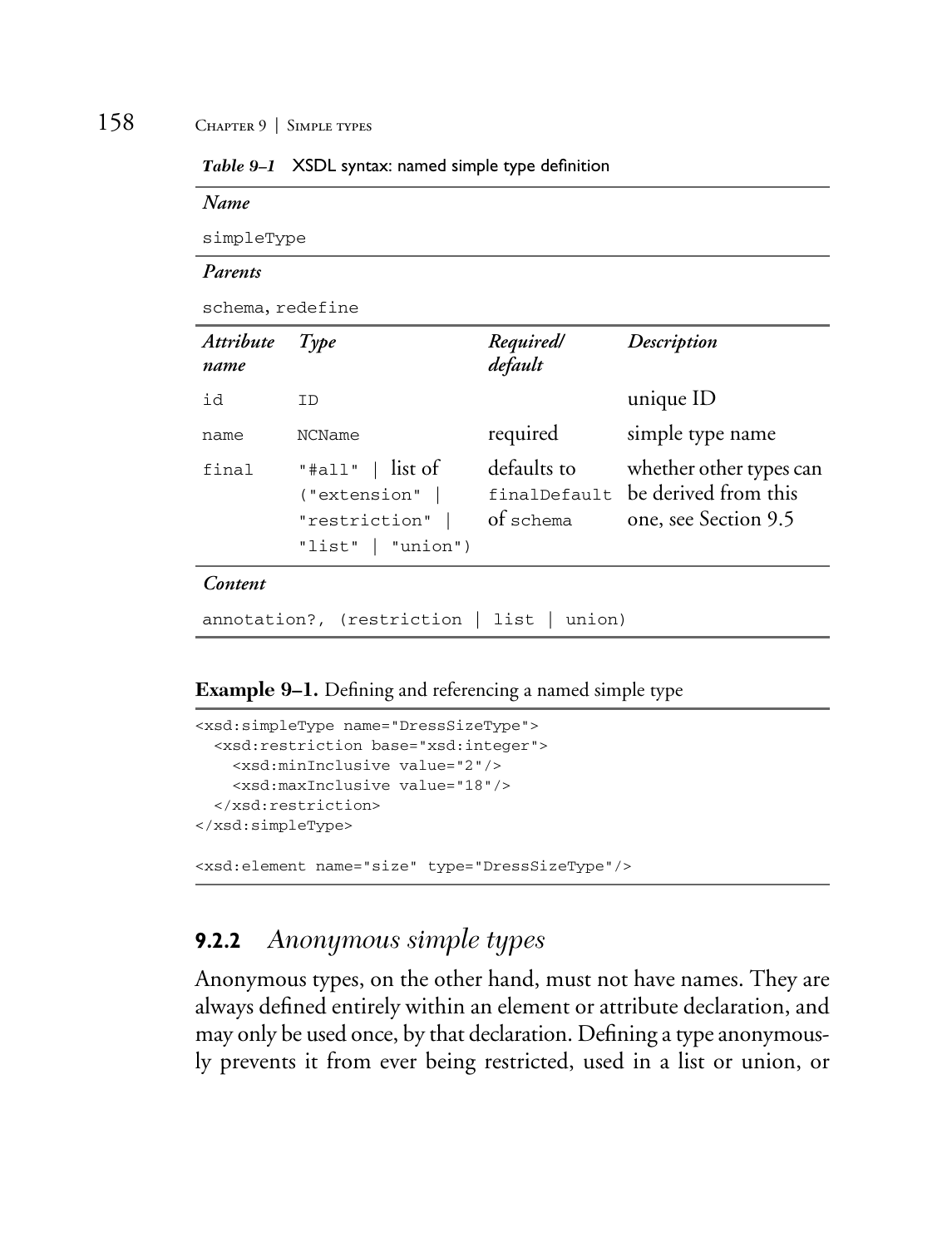|  | 9.2   SIMPLE TYPE DEFINITIONS | 159 |
|--|-------------------------------|-----|
|  |                               |     |

redefined. The XSDL syntax to define an anonymous simple type is shown in Table 9–2.

| Name                                          |           |                  |             |  |  |
|-----------------------------------------------|-----------|------------------|-------------|--|--|
| simpleType                                    |           |                  |             |  |  |
| Parents                                       |           |                  |             |  |  |
| element, attribute, restriction, list, union  |           |                  |             |  |  |
| Attribute name                                | Type      | Required/default | Description |  |  |
| id                                            | <b>ID</b> |                  | unique ID   |  |  |
| Content                                       |           |                  |             |  |  |
| annotation?, (restriction  <br>list<br>union) |           |                  |             |  |  |

*Table 9–2* XSDL syntax: anonymous simple type definition

Example 9–2 shows the definition of an anonymous simple type within an element declaration.

**Example 9–2.** Defining an anonymous simple type

```
<xsd:element name="size">
  <xsd:simpleType>
    <xsd:restriction base="xsd:integer">
      <xsd:minInclusive value="2"/>
      <xsd:maxInclusive value="18"/>
    </xsd:restriction>
  </xsd:simpleType>
</xsd:element>
```
### **9.2.3** *Design hint: Should I use named or anonymous types?*

The advantage of named types is that they may be defined once and used many times. For example, you may define a type named Product-CodeType that lists all of the valid product codes in your organization.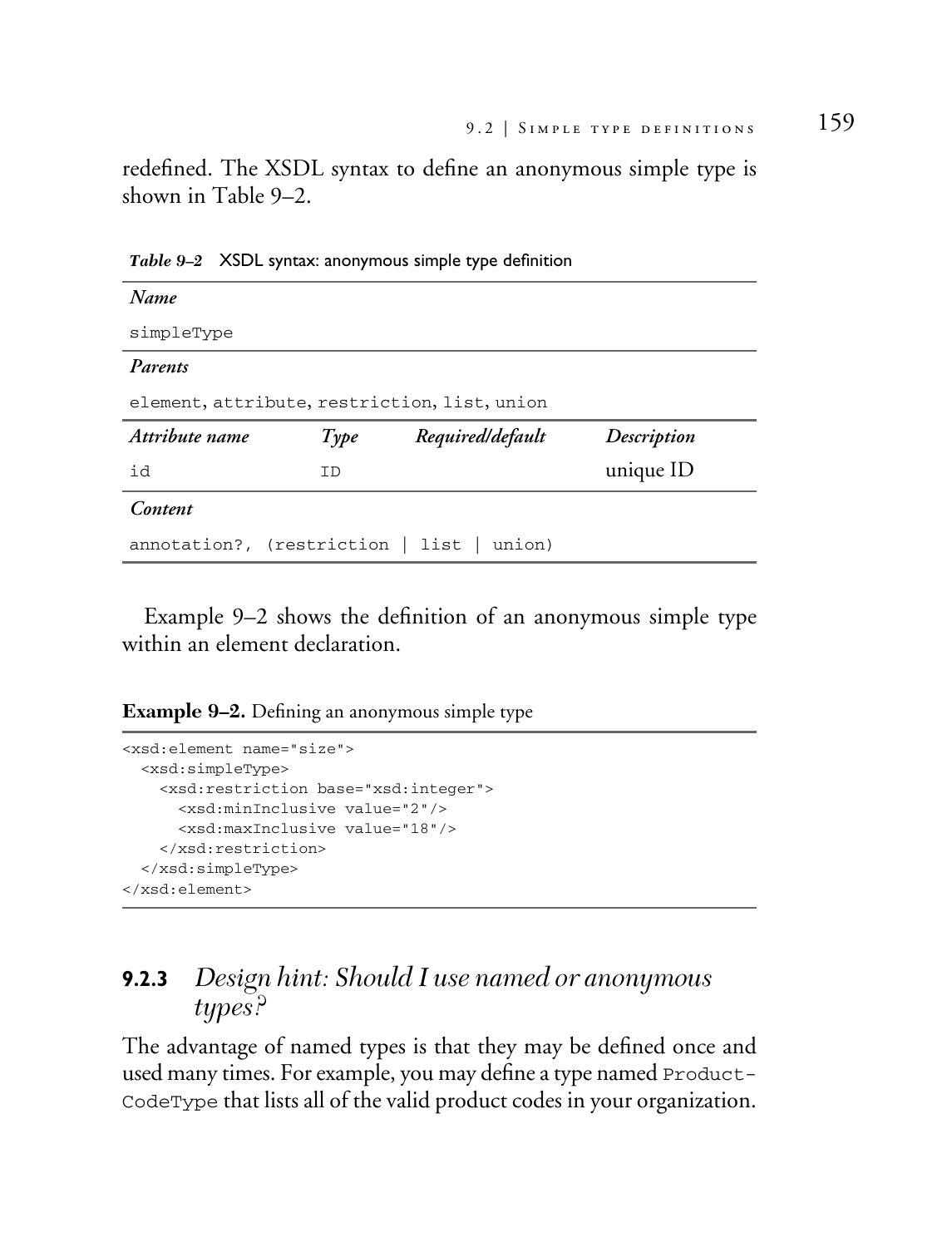This type can then be used in many element and attribute declarations in many schemas. This has the advantages of:

- **EXECUTE:** encouraging consistency throughout the organization,
- reducing the possibility of error,
- requiring less time to define new schemas,
- simplifying maintenance, because new product codes need only be added in one place.

Named types can also make the schema more readable, when the type definitions are complex.

An anonymous type, on the other hand, can be used only in the element or attribute declaration that contains it. It can never be redefined, have types derived from it, or be used in a list or union type. This can seriously limit its reusability, extensibility, and ability to change over time.

However, there are cases where anonymous types are preferable to named types. If the type is unlikely to ever be reused, the advantages listed above no longer apply. Also, there is such a thing as too much reuse. For example, if an element can contain the values 1 through 10, it does not make sense to try to define a data type named OneToTen-Type that is reused by other unrelated element declarations with the same value space. If the value space for one of the element declarations that uses the named data type changes, but the other element declarations do not change, it actually makes maintenance more difficult, because a new data type needs to be defined at that time.

In addition, anonymous types can be more readable when they are relatively simple. It is sometimes desirable to have the definition of the data type right there with the element or attribute declaration.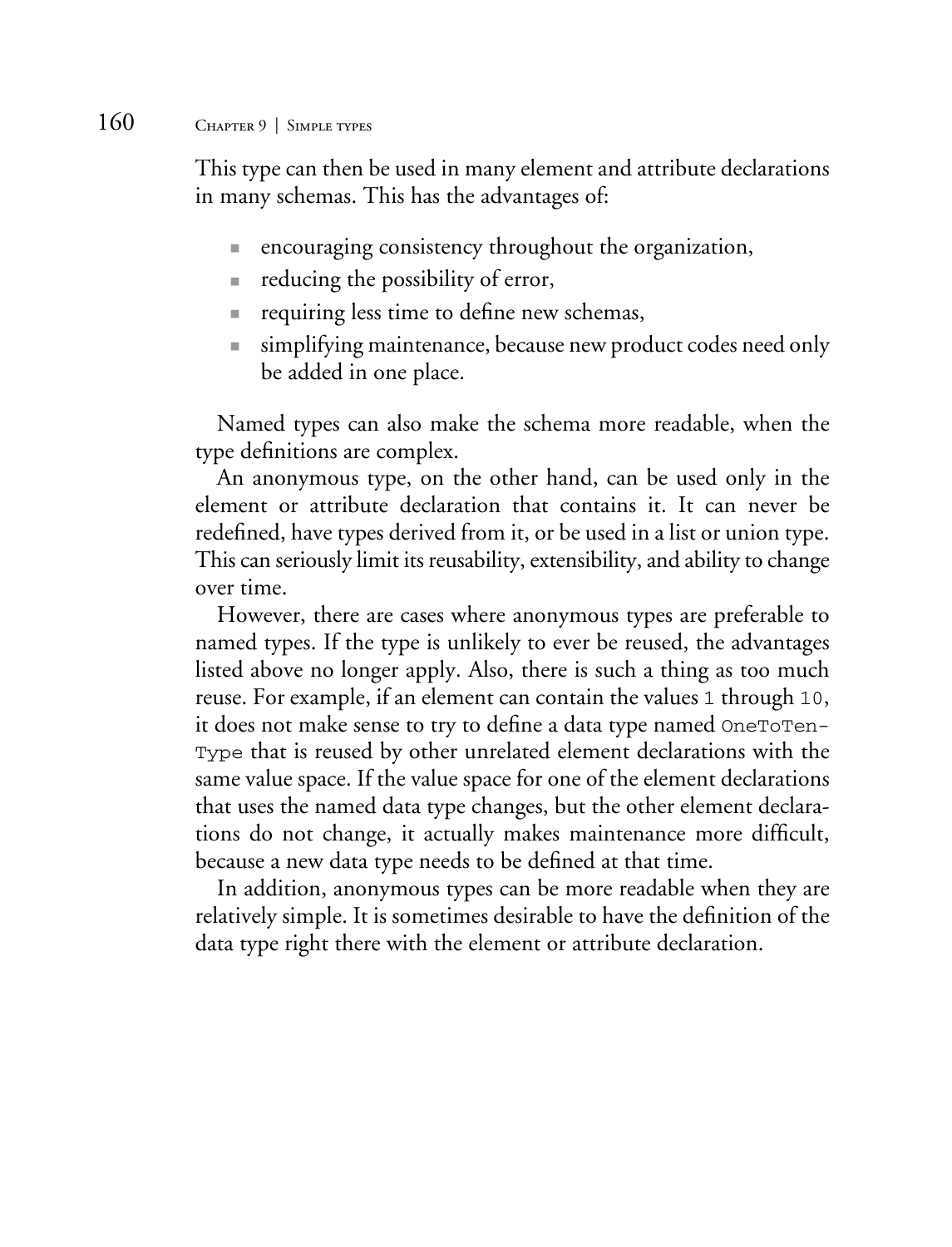```
9.3 | SIMPLE TYPE RESTRICTIONS 161
```
### **9.3** Simple type restrictions

Every simple type is a restriction of another simple type, known as its base type. It is not possible to extend a simple type, except to add attributes, which results in a complex type. This is described in Section 14.4.1, "Simple content extensions."

Every new simple type restricts the value space of its base type in some way. Example 9–3 shows a definition of DressSizeType that restricts the built-in type integer.

**Example 9–3.** Deriving a simple type from a built-in simple type

```
<xsd:simpleType name="DressSizeType">
  <xsd:restriction base="xsd:integer">
     <xsd:minInclusive value="2"/>
    <xsd:maxInclusive value="18"/>
    <xsd:pattern value="\d{1,2}"/>
  </xsd:restriction>
</xsd:simpleType>
```
Simple types may also restrict user-derived simple types that are defined in the same schema document, or even in a different schema document. For example, you could further restrict DressSizeType by defining another simple type, MediumDressSizeType, as shown in Example 9–4.

**Example 9–4.** Deriving a simple type from a user-derived simple type

```
<xsd:simpleType name="MediumDressSizeType">
  <xsd:restriction base="DressSizeType">
    <xsd:minInclusive value="8"/>
     <xsd:maxInclusive value="12"/>
  </xsd:restriction>
</xsd:simpleType>
```
A simple type restricts its base type by applying facets to restrict its values. In Example 9-4, the facets minInclusive and maxInclu-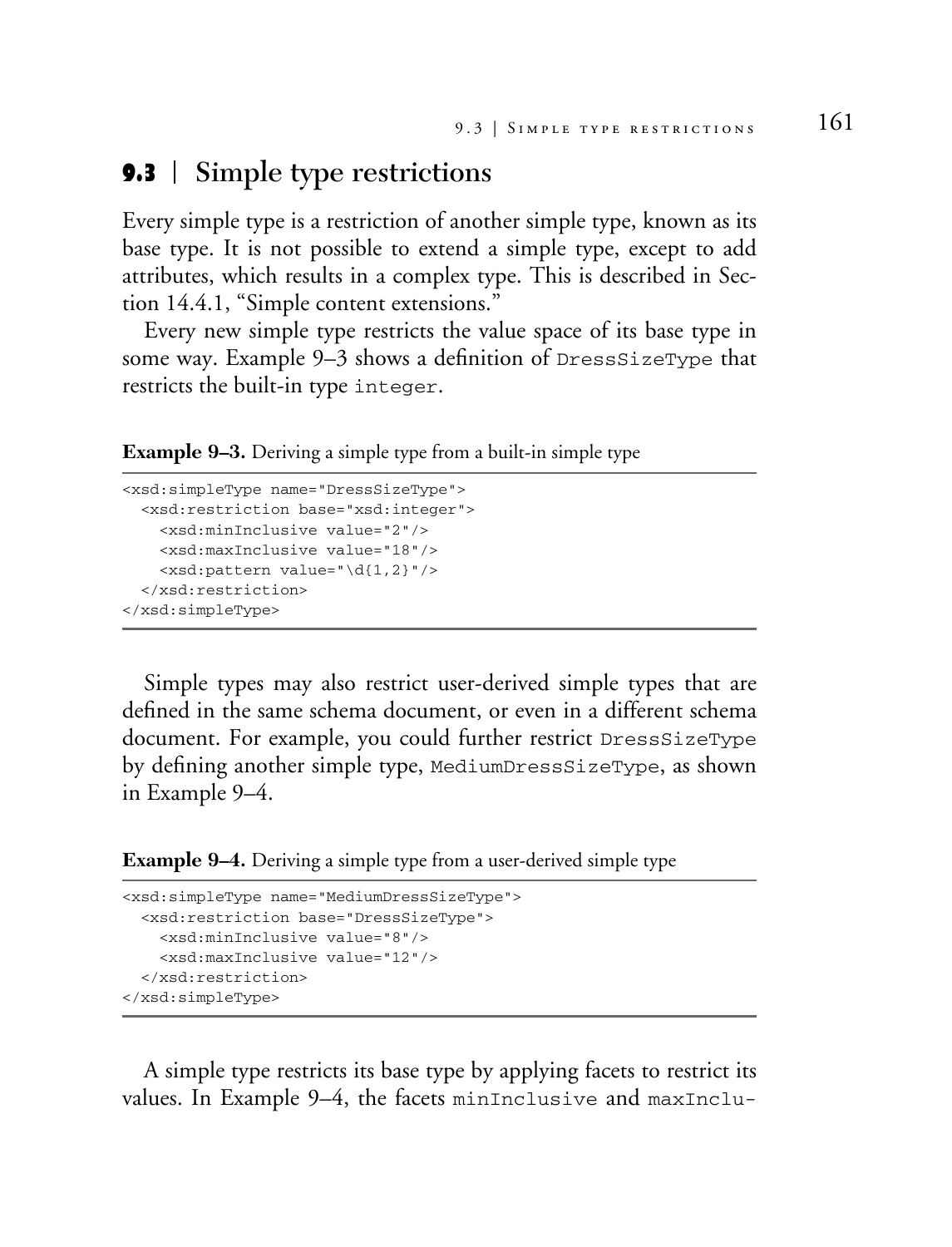sive are used to restrict the value of MediumDressSizeType to be between 8 and 12 inclusive.

## **9.3.1** *Defining a restriction*

The syntax for a restriction element is shown in Table 9–3. You must specify one base type either by using the base attribute, or by defining the simple type anonymously using a simpleType child. The alternative of using a simpleType child is generally only useful when restricting list types, as described in Chapter 11, "Union and list types."

| Name                                                            |       |                              |                     |  |  |  |  |
|-----------------------------------------------------------------|-------|------------------------------|---------------------|--|--|--|--|
| restriction                                                     |       |                              |                     |  |  |  |  |
| Parents                                                         |       |                              |                     |  |  |  |  |
| simpleType                                                      |       |                              |                     |  |  |  |  |
| Attribute                                                       | Type  | Required/default             | Description         |  |  |  |  |
| name                                                            |       |                              |                     |  |  |  |  |
| id                                                              | ID    |                              | unique ID           |  |  |  |  |
| base                                                            | OName | either a base attribute or a | simple type that is |  |  |  |  |
|                                                                 |       | simpleType child is required | being restricted    |  |  |  |  |
| Content                                                         |       |                              |                     |  |  |  |  |
| $\alpha$ annotation?, simpleType?, (minExclusive   minInclusive |       |                              |                     |  |  |  |  |
| maxExclusive   maxInclusive   length   minLength   maxLength    |       |                              |                     |  |  |  |  |
| totalDigits   fractionDigits   enumeration   pattern            |       |                              |                     |  |  |  |  |
| whiteSpace $,*$                                                 |       |                              |                     |  |  |  |  |

*Table 9–3* XSDL syntax: simple type restriction

Within a restriction element, you can specify any of the facets, in any order. However, the only facets that may appear more than once in the same restriction are pattern and enumeration. It is legal to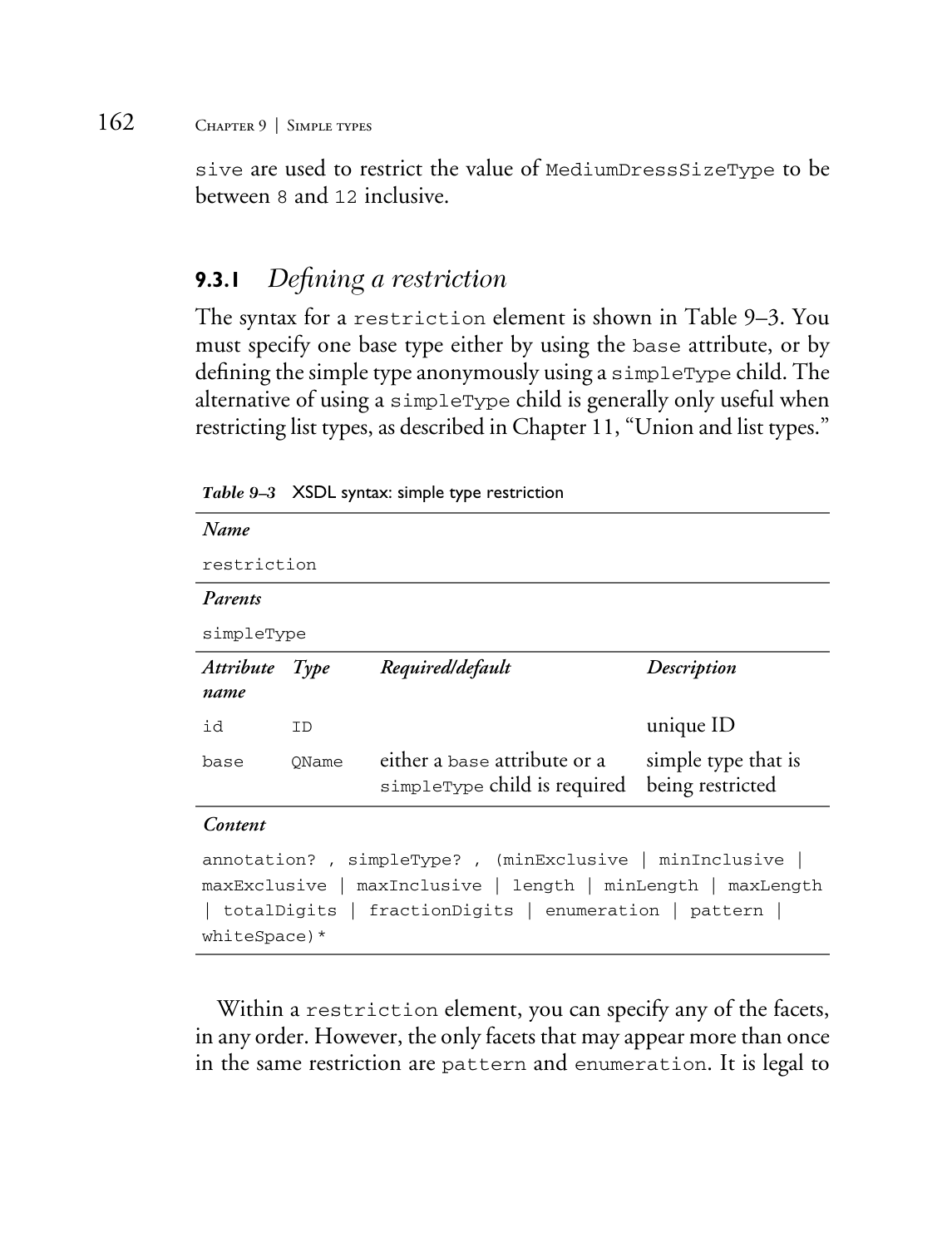### 9.3 | SIMPLE TYPE RESTRICTIONS  $163$

define a restriction that has no facets specified. In this case, the derived type allows the same values as the base type.

# **9.3.2** *Overview of the facets*

The available facets are listed in Table 9–4.

The XSDL syntax for applying a facet is shown in Table 9–5. All facets must have a value attribute, which has different valid values

| Table 9–4 | Facets |
|-----------|--------|
|           |        |

| Facet          | <b>Meaning</b>                                                                                   |
|----------------|--------------------------------------------------------------------------------------------------|
| minExclusive   | value must be greater than $x$                                                                   |
| minInclusive   | value must be greater than or equal to $x$                                                       |
| maxInclusive   | value must be less than or equal to $x$                                                          |
| maxExclusive   | value must be less than $x$                                                                      |
| length         | the length of the value must be equal to $x$                                                     |
| minLength      | the length of the value must be greater than or equal<br>to $x$                                  |
| maxLength      | the length of the value must be less than or equal to $x$                                        |
| totalDigits    | the number of significant digits must be less than or<br>equal to $x$                            |
| fractionDigits | the number of fractional digits must be less than or<br>equal to $x$                             |
| whiteSpace     | the schema processor should either preserve, replace,<br>or collapse whitespace depending on $x$ |
| enumeration    | $x$ is one of the valid values                                                                   |
| pattern        | $x$ is one of the regular expressions that the value may<br>match                                |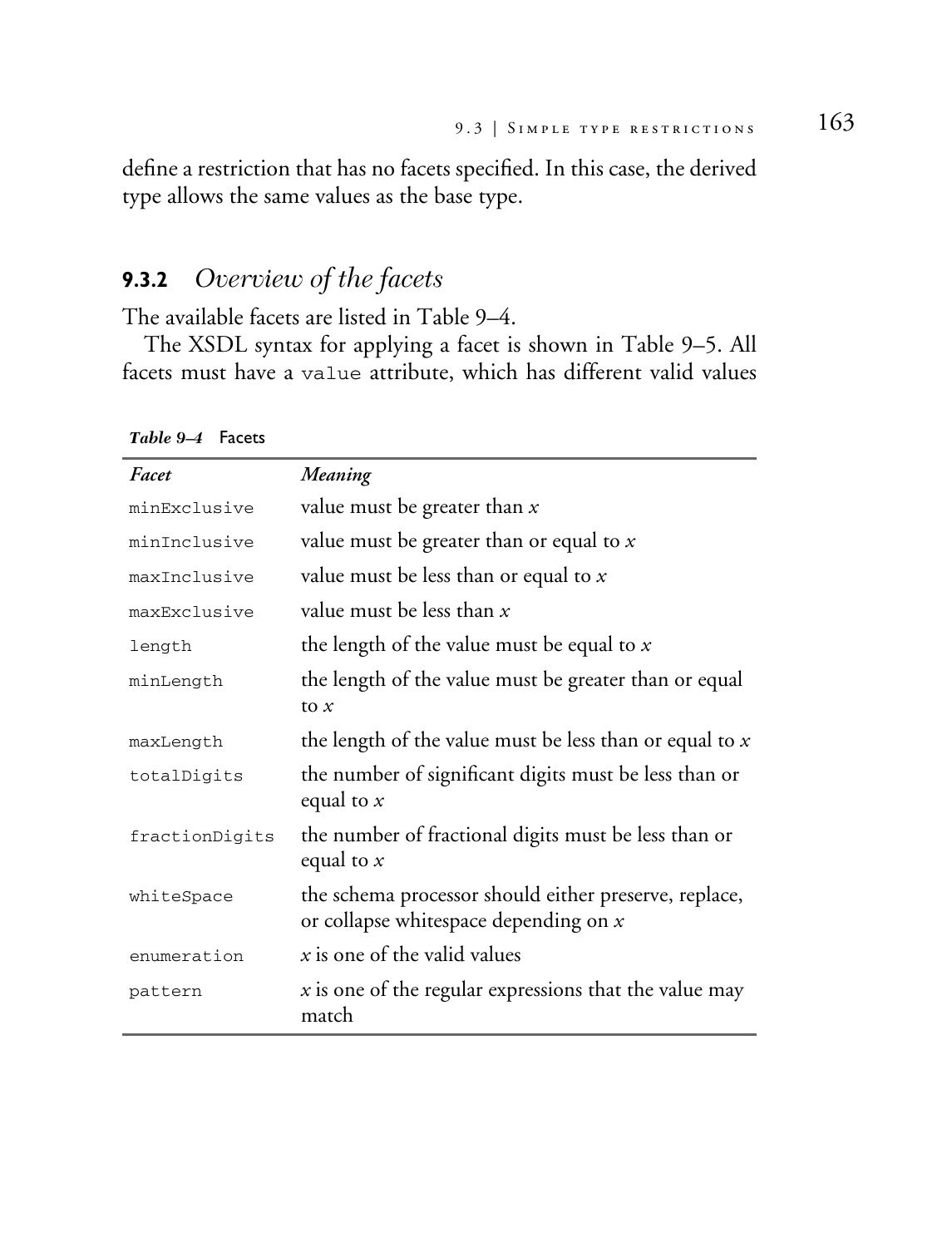depending on the facet. Most facets may also have a fixed attribute, as described in Section 9.3.4, "Fixed facets."

Certain facets are not applicable to some types. For example, it does not make sense to apply the fractionDigits facet to a character string type. There is a defined set of applicable facets for each of the built-in types<sup>1</sup>. If a facet is applicable to a built-in type, it is also applicable to atomic types that are derived from it. For example, since the length facet is applicable to string, if you derive a new type from string, the length facet is also applicable to your new type. Section 9.4, "Facets," describes each of the facets in detail and lists the built-in types to which the facet can apply.

### **9.3.3** *Inheriting and restricting facets*

When a simple type restricts its base type, it inherits all of the facets of its base type, its base type's base type, and so on back through its ancestors. Example 9–4 showed a simple type MediumDressSizeType whose base type is DressSizeType. DressSizeType has a pattern facet which restricts its value space to one or two-digit numbers. Because MediumDressSizeType inherits all of the facets from DressSizeType, this same pattern facet applies to MediumDressSizeType also. Example 9–5 shows an equivalent definition of MediumDressSize-Type, where it restricts integer and has the pattern facet applied.

Sometimes a simple type definition will include facets that are also specified for one of its ancestors. In Example 9–4, MediumDressSize-Type includes minInclusive and maxInclusive, which are also applied to its base type, DressSizeType. The minInclusive and maxInclusive facets of MediumDressSizeType (whose values are

<sup>1.</sup> Technically, it is the primitive types that have applicable facets, with the rest of the built-in types inheriting that applicability from their base types. However, since most people do not have the built-in type hierarchy memorized, it is easier to list applicable facets for all the built-in types.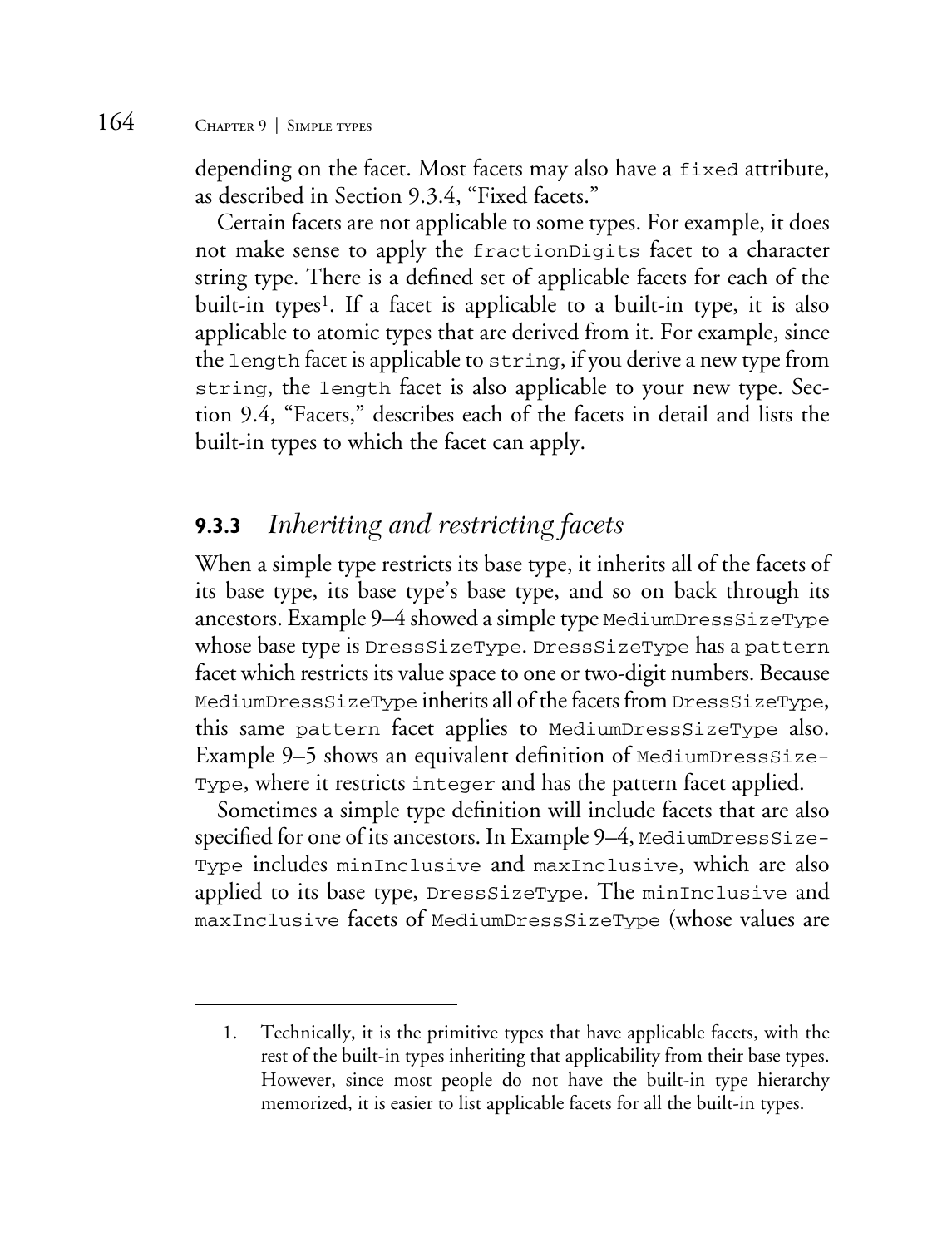|  | 9.3   SIMPLE TYPE RESTRICTIONS | 165 |
|--|--------------------------------|-----|
|  |                                |     |

#### *Table 9–5* XSDL syntax: facet

#### *Name*

minExclusive, minInclusive, maxExclusive, maxInclusive, length, minLength, maxLength, totalDigits, fractionDigits, enumeration, pattern, whiteSpace

| Parents        |         |                                           |                                                                                                   |
|----------------|---------|-------------------------------------------|---------------------------------------------------------------------------------------------------|
| restriction    |         |                                           |                                                                                                   |
| Attribute name | Type    | Required/default                          | Description                                                                                       |
| id             | ID      |                                           | unique ID                                                                                         |
| value          | various | required                                  | value of the restricting<br>facet                                                                 |
| fixed          | boolean | false;<br>n/a for pattern,<br>enumeration | whether the facet is fixed<br>and therefore cannot be<br>restricted further, see<br>Section 9.3.4 |
| Content        |         |                                           |                                                                                                   |
| annotation?    |         |                                           |                                                                                                   |

**Example 9–5.** Effective definition of MediumDressSizeType

```
<xsd:simpleType name="MediumDressSizeType">
  <xsd:restriction base="xsd:integer">
    <xsd:minInclusive value="8"/>
    <xsd:maxInclusive value="12"/>
    <xsd:pattern value="\d{1,2}"/>
  </xsd:restriction>
</xsd:simpleType>
```
8 and 12, respectively) override those of DressSizeType (2 and 18, respectively).

It is a requirement that the facets of the derived type (in this case MediumDressSizeType) be more restrictive than those of the base type. In Example 9–6, we define a new restriction of DressSizeType,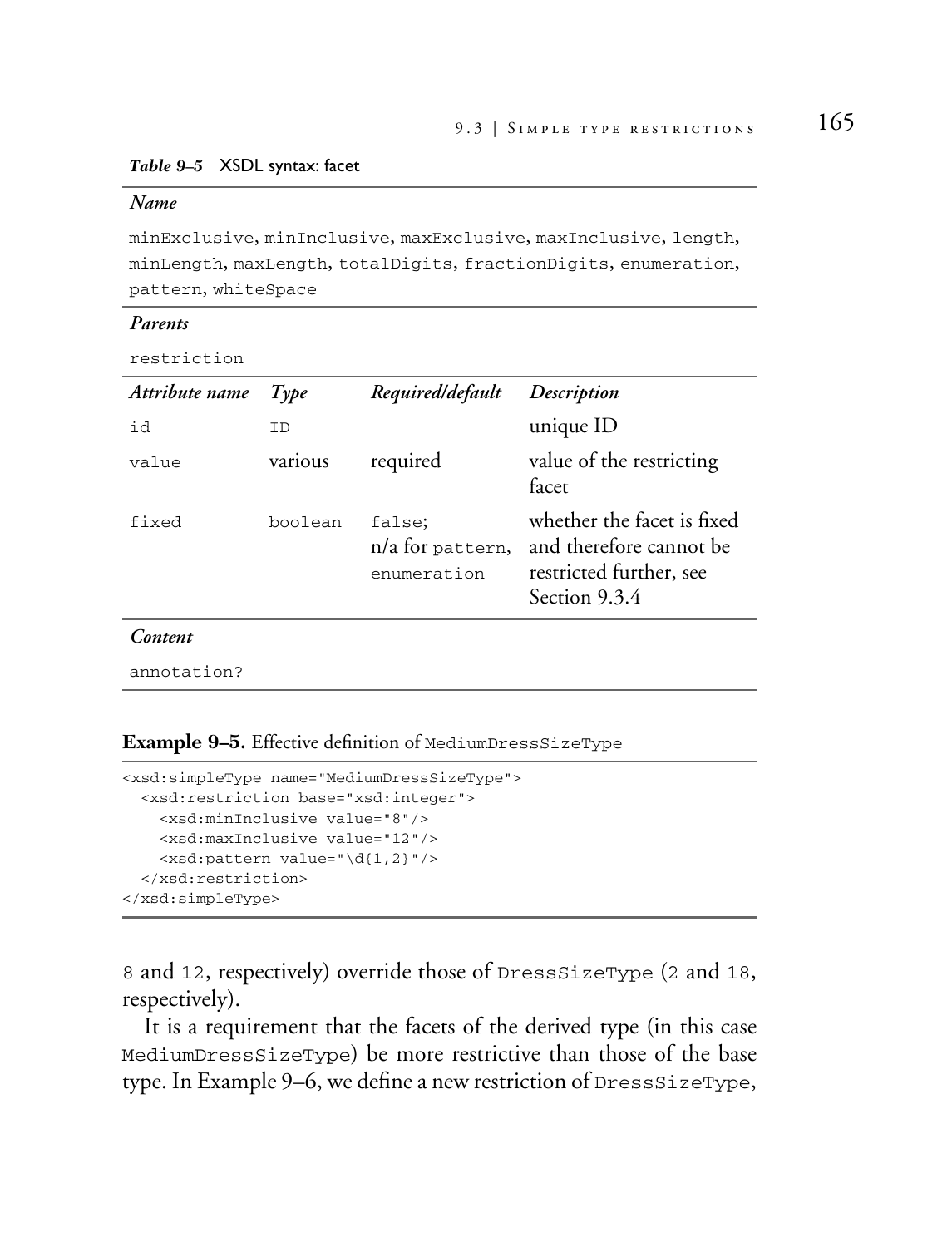called SmallDressSizeType, and set minInclusive to 0. This type definition is illegal, because it attempts to expand the value space by allowing 0, which was not valid for DressSizeType.

**Example 9–6.** Illegal attempt to extend a simple type

```
<xsd:simpleType name="SmallDressSizeType">
  <xsd:restriction base="DressSizeType">
    <xsd:minInclusive value="0"/>
    <xsd:maxInclusive value="6"/>
  </xsd:restriction>
</xsd:simpleType>
```
This rule also applies when you are restricting the built-in types. For example, the short data type has a maxInclusive value of 32767. It is illegal to define a restriction of short that sets maxInclusive to 32768.

Although enumeration facets can appear multiple times in the same type definition, they are treated in much the same way. If both a derived type and its ancestor have a set of enumeration facets, the values of the derived type must be a subset of the values of the ancestor. An example of this is provided in Section 9.4.4, "Enumeration."

Likewise, the pattern facets specified in a derived type must allow a subset of the values allowed by the ancestor types. Schema processors will not necessarily check that the regular expressions represent a subset, but it will instead validate instances against the patterns of both the derived type and all the ancestor types, effectively taking the intersection of the pattern values.

#### **9.3.4** *Fixed facets*

When you define a simple type, you can fix one or more of the facets. This means that further restrictions of this type cannot change the value of the facet. Any of the facets may be fixed, with the exception of pattern and enumeration. Example 9–7 shows our DressSize-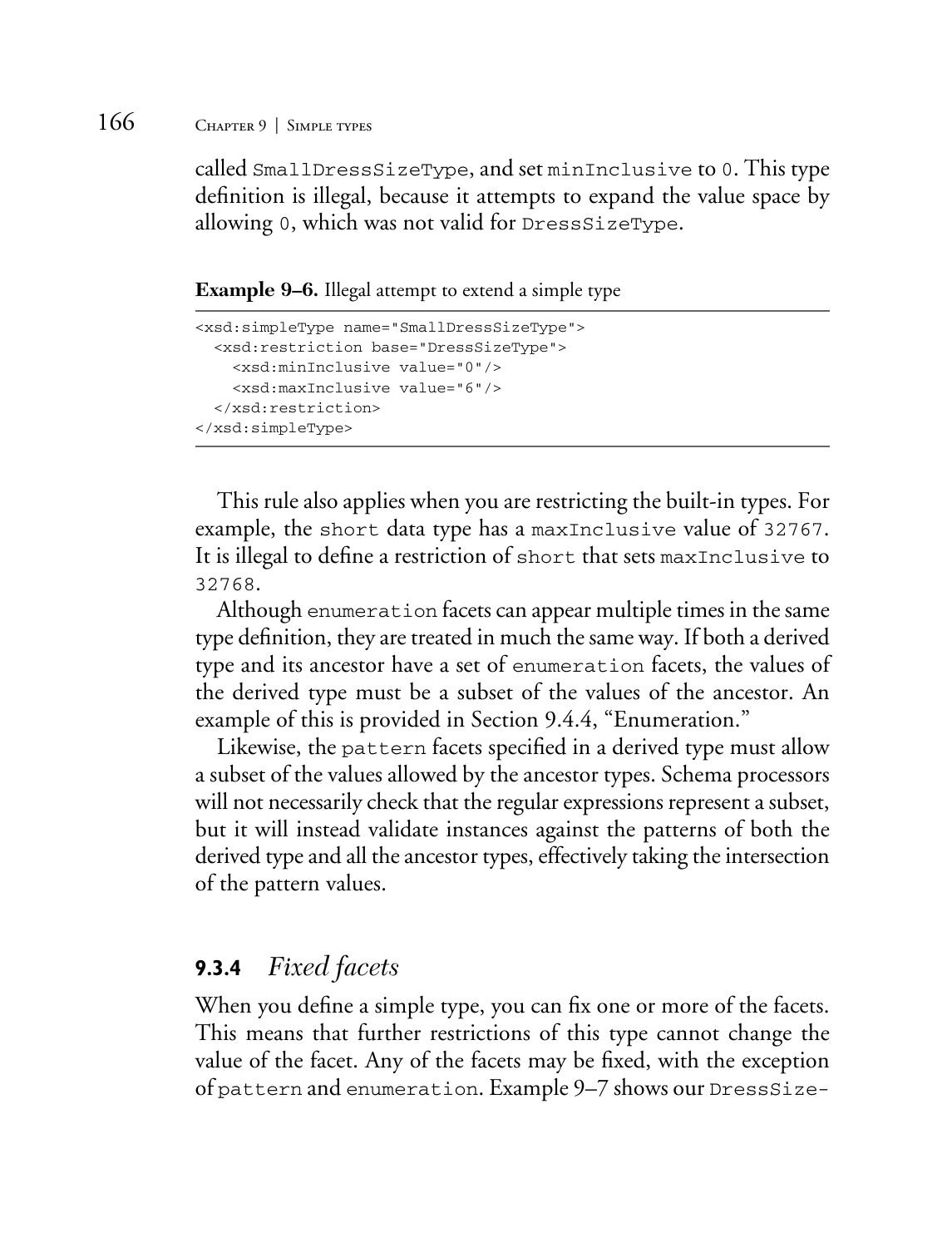### 9.3 | SIMPLE TYPE RESTRICTIONS  $167$

Type with fixed minExclusive and maxInclusive facets, as indicated by a fixed attribute that is set to true.

**Example 9–7.** Fixed facets

```
<xsd:simpleType name="DressSizeType">
  <xsd:restriction base="xsd:integer">
    <xsd:minInclusive value="2" fixed="true"/>
    <xsd:maxInclusive value="18" fixed="true"/>
     <xsd:pattern value="\d{1,2}"/>
   </xsd:restriction>
</xsd:simpleType>
```
With this definition of DressSizeType, it would have been illegal to define the MediumDressSizeType as shown in Example 9–4 because it attempts to override the minInclusive and maxInclusive facets, which are now fixed. Some of the built-in types have fixed facets that cannot be overridden. For example, the built-in type integer has its fractionDigits facet fixed at 0, so it is illegal to derive a type from integer and specify a fractionDigits that is not 0.

#### **9.3.4.1** Design hint: When should I fix a facet?

Fixing facets makes your type less flexible, and discourages other schema authors from reusing it. Keep in mind that any types that may be derived from your type must be more restrictive, so you are not at risk that your type will be dramatically changed if its facets are unfixed.

A justification for fixing facets might be that changing that facet value would significantly alter the meaning of the type. For example, suppose you want to define a simple type that represents price. You define a Price type, and fix the fractionDigits at 2. This still allows other schema authors to restrict Price to define other types, such as, for example, a SalePrice type whose values must end in 99. However, they cannot modify the fractionDigits of the type, because this would result in a type not representing a price with both dollars and cents.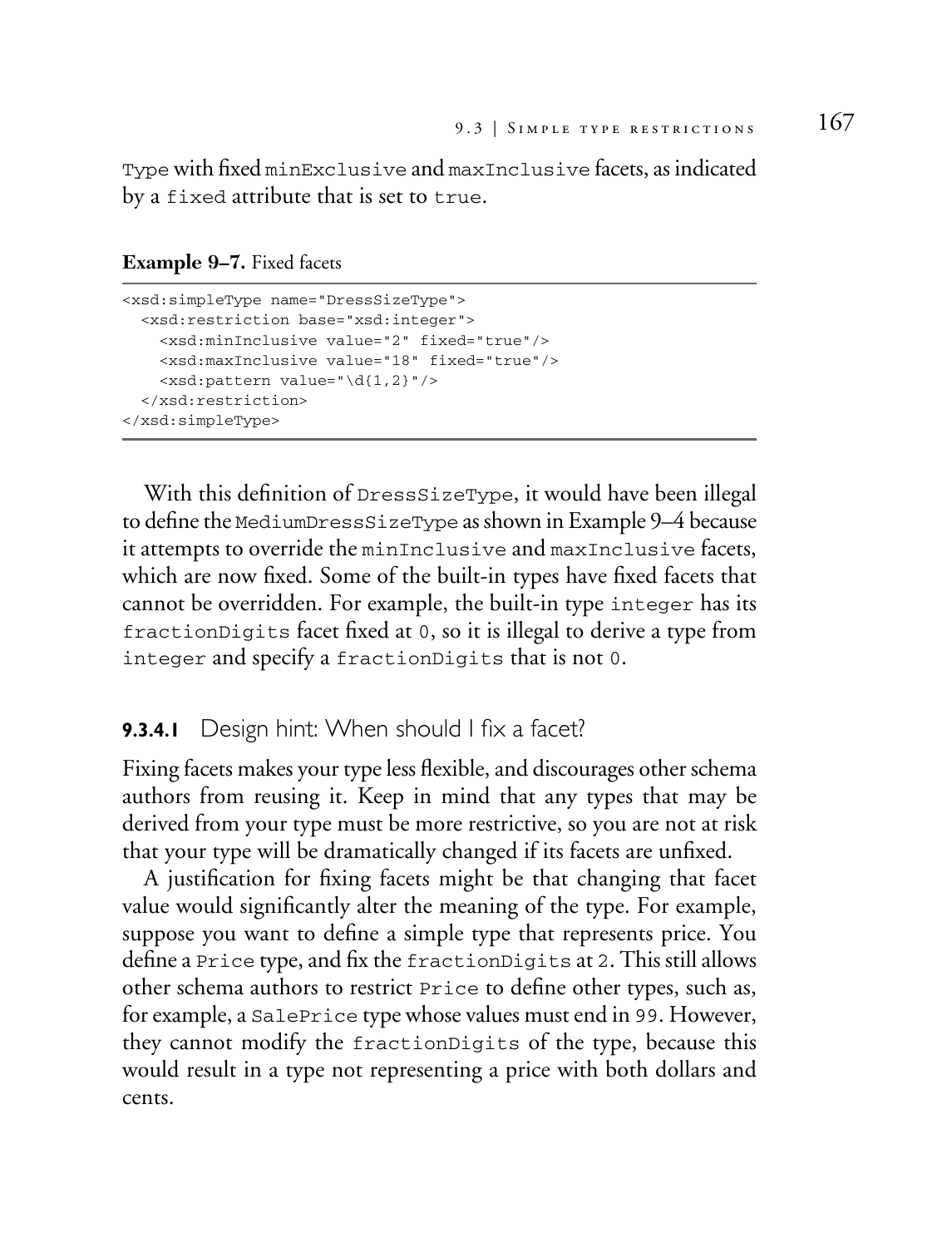### **9.4 Facets**

### **9.4.1** *Bounds facets*

The four bounds facets (minInclusive, maxInclusive, minExclusive, and maxExclusive) restrict a value to a specified range. Our previous examples apply minInclusive and maxInclusive to restrict the value space of DressSizeType. While minInclusive and max-Inclusive specify boundary values that are included in the valid range, minExclusive and maxExclusive specify values that are outside the valid range.

There are several constraints associated with the bounds facets:

- $\blacksquare$  minInclusive and minExclusive cannot both be applied to the same type. Likewise, maxInclusive and maxExclusive cannot both be applied to the same type. You may, however, mix and match, applying minInclusive and maxExclusive together. You may also apply just one end of the range, such as minInclusive only.
- The value for the lower bound (minInclusive or minExclusive) must be less than or equal to the value for the upper bound (maxInclusive or maxExclusive).
- The facet value must be a valid value for the base type. For example, when restricting integer, it is illegal to specify a maxInclusive value of 18.5, because 18.5 is not a valid integer.

The four bounds facets can be applied only to the date/time and numeric types, and types derived from them. Special consideration should be given to time zones when applying bounds facets to date and time types. For more information, see Section 12.4.12, "Date and time ordering."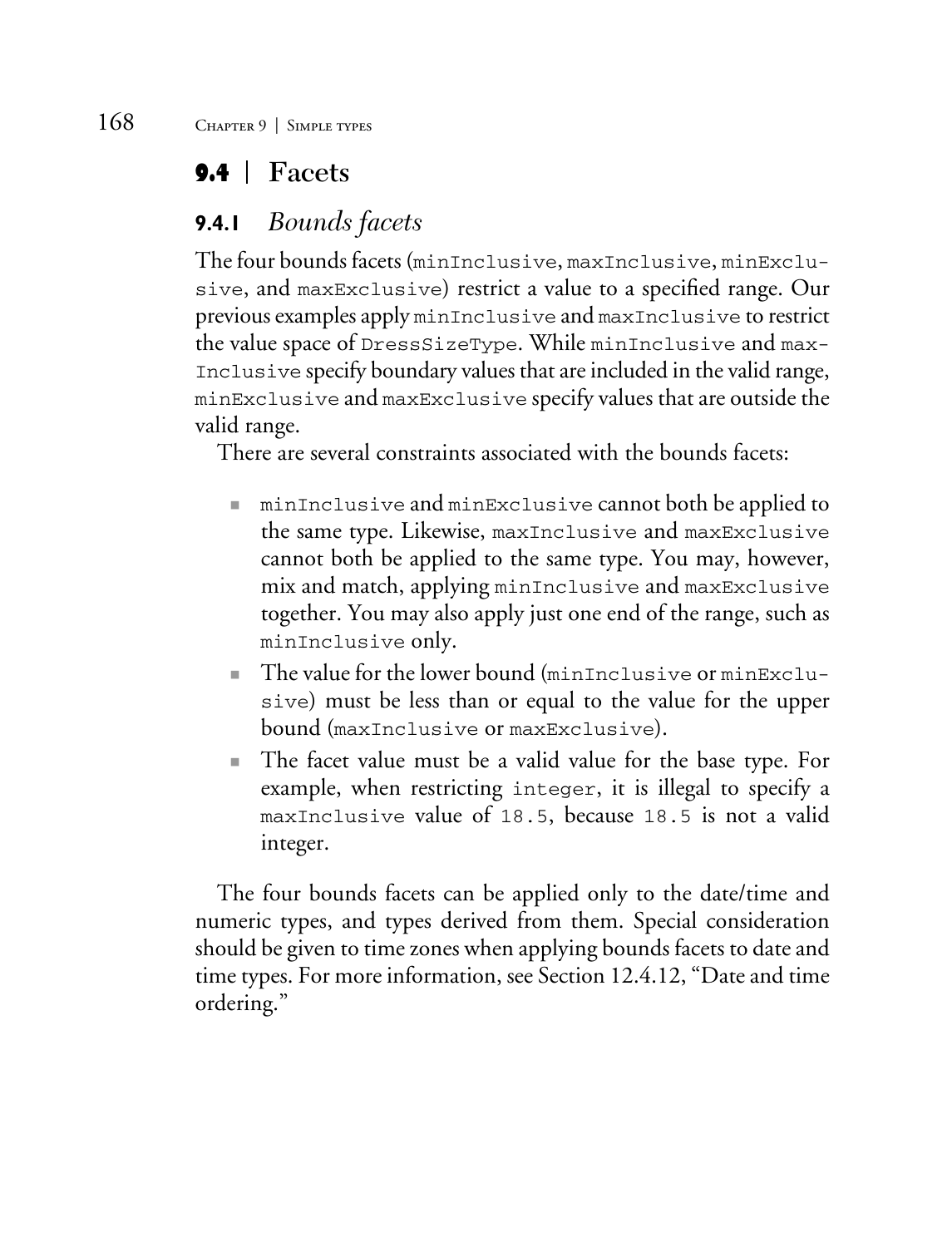9.4 | FACETS  $169$ 

### **9.4.2** *Length facets*

The length facet allows you to limit values to a specific length. If it is a string-based type, length is measured in number of characters. This includes the legacy types and anyURI. If it is a binary type, length is measured in octets of binary data. If it is a list type, length is measured in number of items in the list. The facet value for length must be a non-negative integer.

The minLength and maxLength facets allow you to limit a value's length to a specific range. Either of both of these facets may be applied. If they are both applied, minLength must be less than or equal to maxLength. If the length facet is applied, neither minLength nor maxLength may be applied. The facet values for minLength and maxLength must be non-negative integers.

The three length facets (length, minLength, maxLength) can be applied to any of the string-based types (including the legacy types), the binary types, QName, and anyURI. They cannot be applied to the date/time types, numeric types, or boolean.

#### **9.4.2.1** Design hint: What if I want to allow empty values?

Many of the built-in types do not allow empty values. Types other than string, normalizedString, token, hexBinary, and base64- Binary do not allow an empty value, unless  $xsi:ni1$  appears in the element tag.

There may be a case where you have an integer that you want to be either between 2 and 18, or empty. First, consider whether you want to make the element (or attribute) optional. In this case, if the data is absent, the element will not appear at all. However, sometimes it is desirable for the element to appear, as a placeholder, or perhaps it is unavoidable because of the technology used to generate the instance.

If you do determine that the elements must be able to appear empty, you must define a union data type that includes both the integer type and an empty string. For example: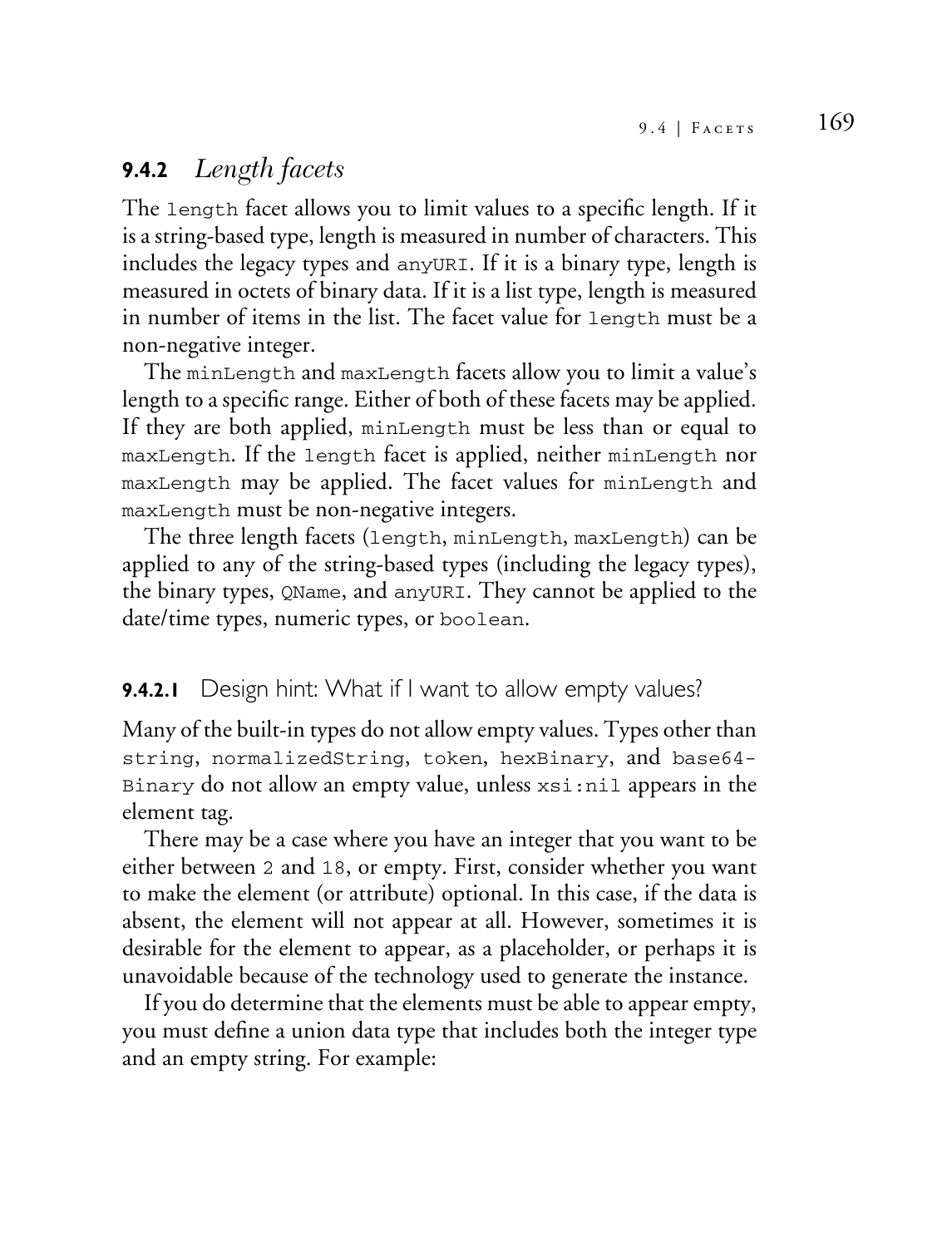```
170 CHAPTER 9 | SIMPLE TYPES
```

```
<xsd:simpleType name="DressSizeType">
   <xsd:union>
     <xsd:simpleType>
       <xsd:restriction base="xsd:integer">
         <xsd:minInclusive value="2"/>
         <xsd:maxInclusive value="18"/>
       </xsd:restriction>
     </xsd:simpleType>
     <xsd:simpleType>
       <xsd:restriction base="xsd:token">
         <xsd:enumeration value=""/>
       </xsd:restriction>
     </xsd:simpleType>
   </xsd:union>
</xsd:simpleType>
```
### **9.4.2.2** Design hint: What if I want to restrict the length of an integer?

The length facet only applies to the string-based types, the legacy types, the binary types, and anyURI. It does not make sense to try to limit the length of the date and time types because they have fixed lexical representations. But what if you want to restrict the length of an integer value?

You can restrict the lower and upper bounds of an integer by applying bounds facets, as discussed in Section 9.4.1, "Bounds facets." You can also control the number of significant digits in an integer using the totalDigits facet, as discussed in Section 9.4.3, "totalDigits and fractionDigits." However, these facets do not consider leading zeros to be significant. Therefore, they cannot force the integer to appear in the instance as a specific number of digits. To do this, you need a pattern. For example, the pattern  $\dagger$ d{1,2} used in our Dress-SizeType example forces the size to be one or two digits long, so 012 would be invalid.

Before taking this approach, however, you should reconsider whether it is really an integer or a string. See Section 12.3.3.1, "Design hint: Is it an integer or a string?" for a discussion of this issue.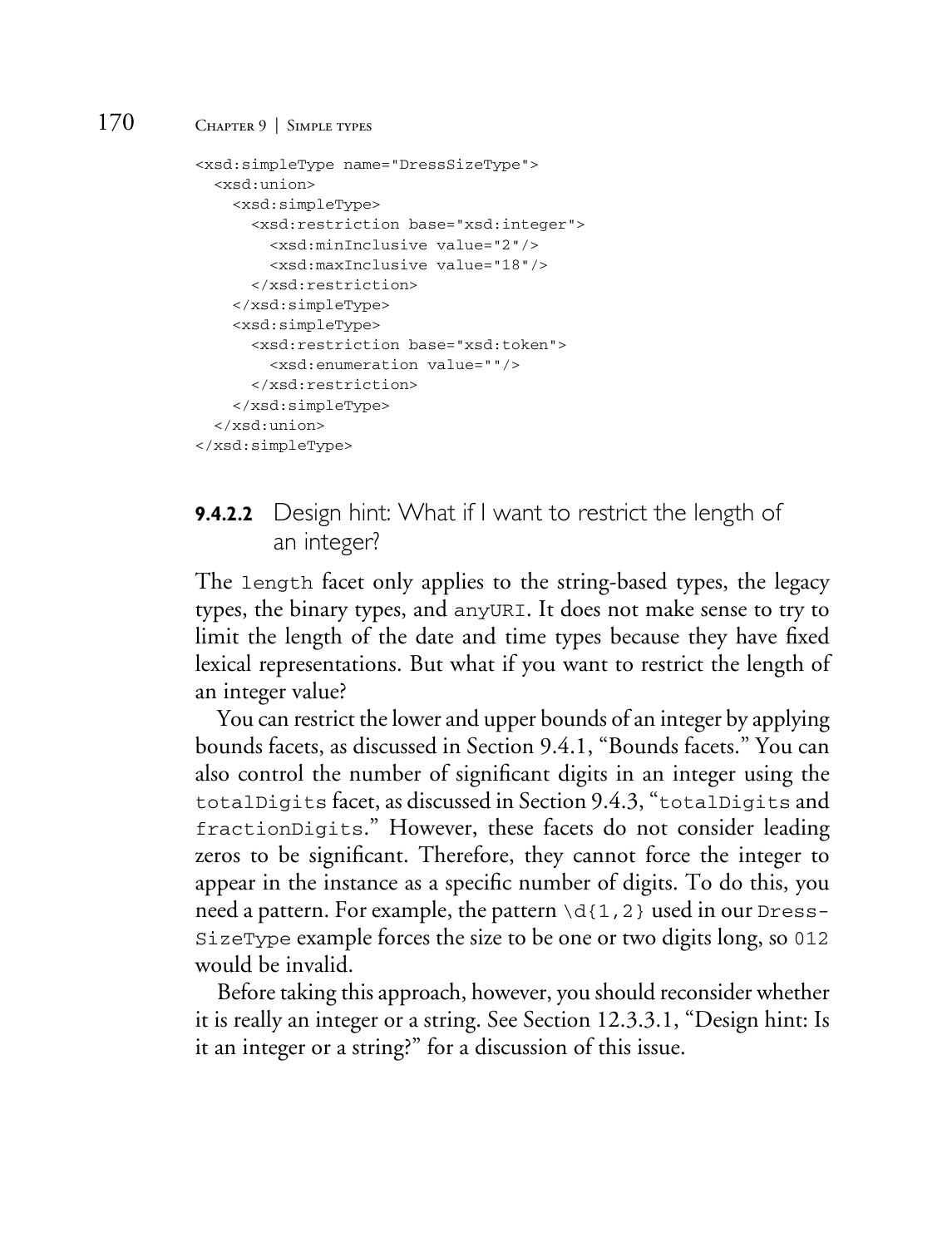9.4 | FACETS  $171$ 

#### **9.4.3** totalDigits *and* fractionDigits

The totalDigits facet allows you to specify the maximum number of digits in a number. The facet value for totalDigits must be a positive integer.

The fractionDigits facet allows you to specify the maximum number of digits in the fractional part of a number. The facet value for fractionDigits must be a non-negative integer, and it must not exceed the value for totalDigits, if one exists.

The totalDigits facet can be applied to decimal or any of the integer types, and types derived from them. The fractionDigits facet may only be applied to decimal, because it is fixed at 0 for all integer types.

#### **9.4.4** *Enumeration*

The enumeration facet allows you to specify a distinct set of valid values for a type. Unlike most other facets (except pattern), the enumeration facet can appear multiple times in a single restriction. Each enumerated value must be unique, and must be valid for that type. If it is a string-based or binary data type, you may also specify the empty string in an enumeration value, which allows elements or attributes of that type to have empty values.

Example 9–8 shows a simple type SMLXSizeType that allows the values small, medium, large, and extra large.

When restricting types that have enumerations, it is important to note that you must *restrict*, rather than *extend*, the set of enumeration values. For example, if you want to restrict the valid values of SMLSize-Type to only be small, medium, and large, you could define a simple type as in Example 9–9.

Note that you need to repeat all of the enumeration values that apply to the new type. This example is legal because the values for SMLSize-Type (small, medium, and large) are a subset of the values for SMLXSizeType. By contrast, Example 9–10 attempts to add an enumeration facet to allow the value extra small. This type definition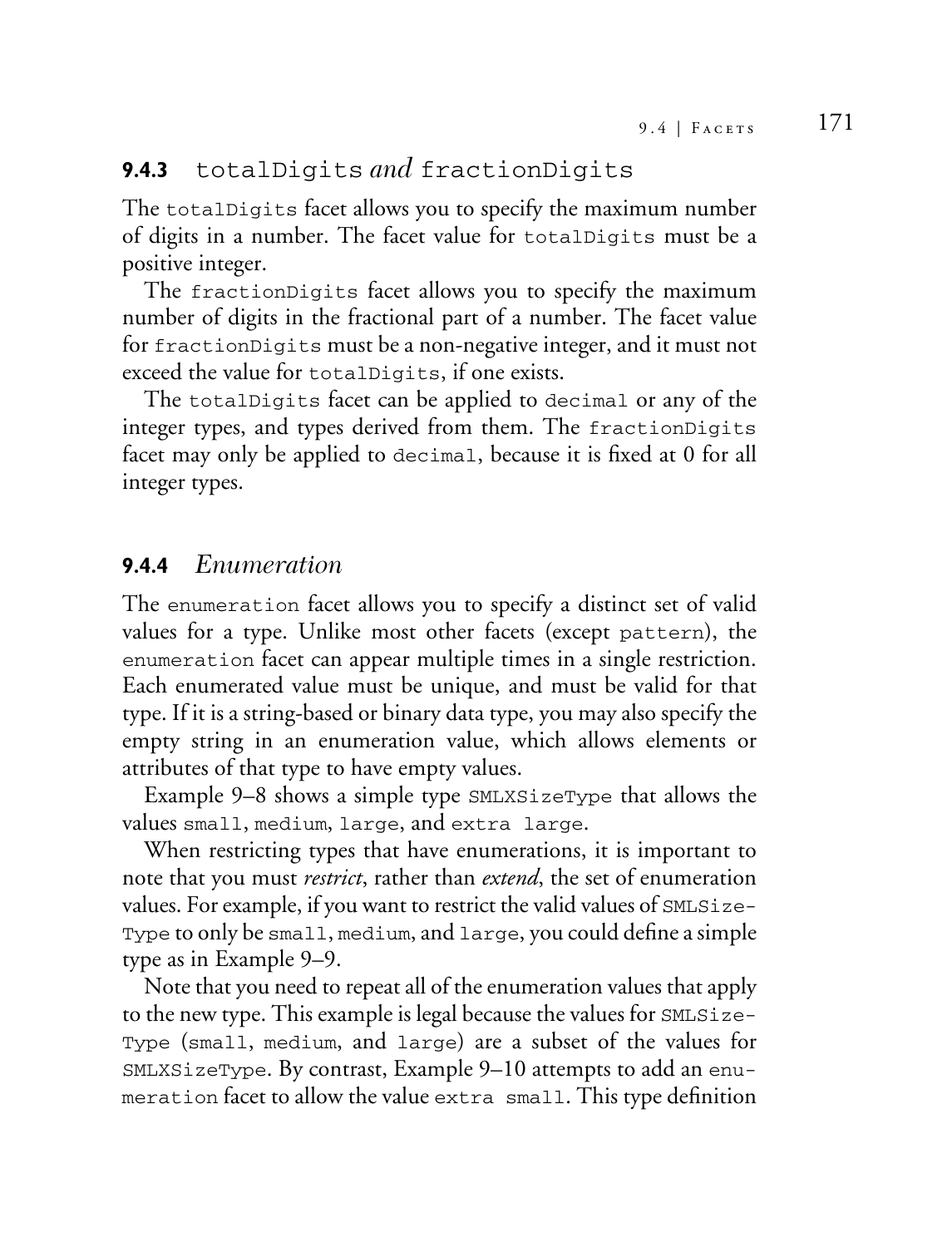#### **Example 9–8.** Applying the enumeration facet

```
<xsd:simpleType name="SMLXSizeType">
   <xsd:restriction base="xsd:token">
     <xsd:enumeration value="small"/>
     <xsd:enumeration value="medium"/>
     <xsd:enumeration value="large"/>
     <xsd:enumeration value="extra large"/>
   </xsd:restriction>
</xsd:simpleType>
```
#### **Example 9–9.** Restricting an enumeration

```
<xsd:simpleType name="SMLSizeType">
   <xsd:restriction base="SMLXSizeType">
     <xsd:enumeration value="small"/>
     <xsd:enumeration value="medium"/>
     <xsd:enumeration value="large"/>
   </xsd:restriction>
</xsd:simpleType>
```
is illegal because it attempts to extend rather than restrict the value space of SMLXSizeType.

**Example 9–10.** Illegal attempt to extend an enumeration

```
<xsd:simpleType name="XSMLXSizeType">
  <xsd:restriction base="SMLXSizeType">
     <xsd:enumeration value="extra small"/>
    <xsd:enumeration value="small"/>
    <xsd:enumeration value="medium"/>
    <xsd:enumeration value="large"/>
    <xsd:enumeration value="extra large"/>
  </xsd:restriction>
</xsd:simpleType>
```
The only way to add an enumeration value to a type is by defining a union type. Example 9–11 shows a union type that adds the value extra small to the set of valid values. Union types are described in detail in Chapter 11, "Union and list types."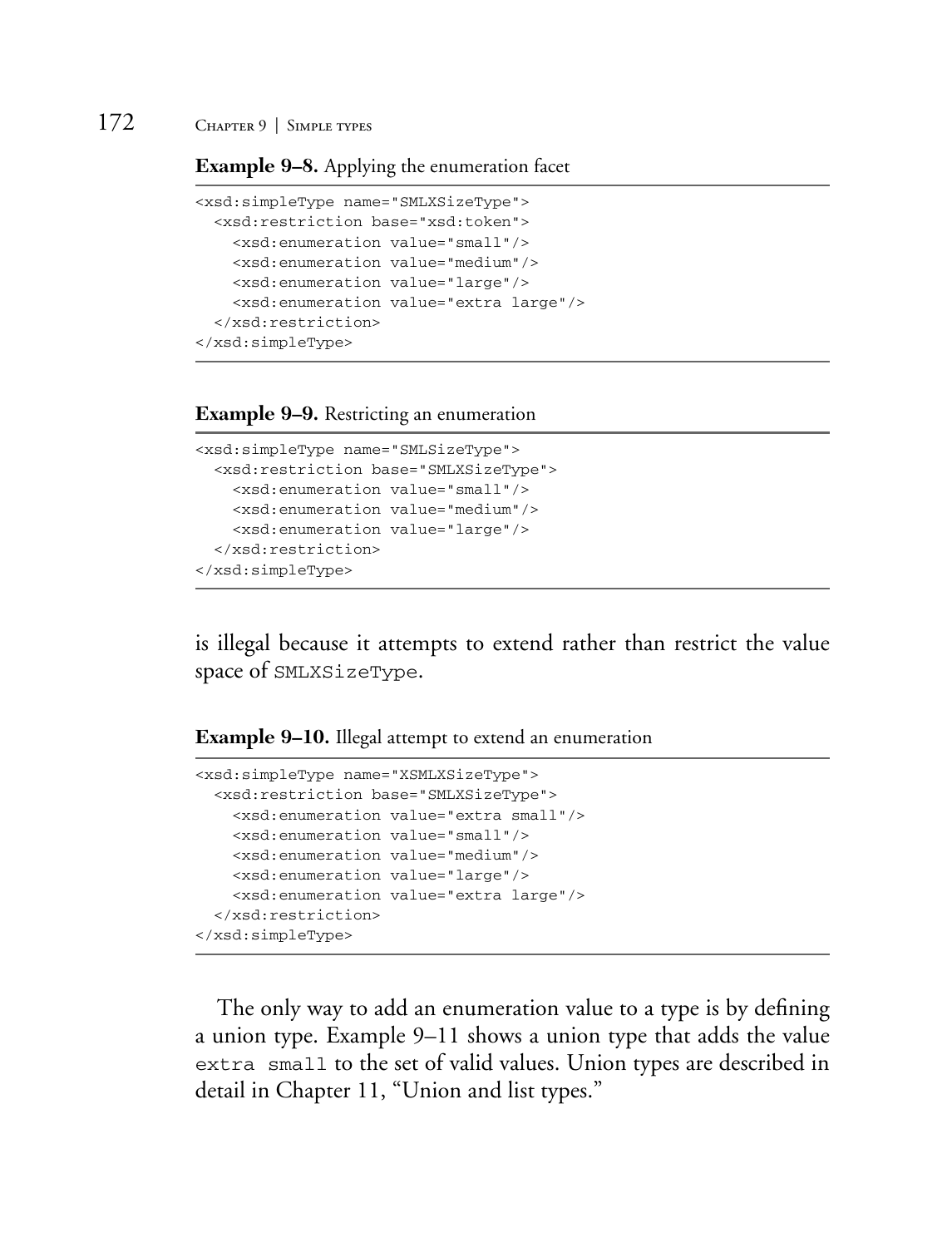9.4 | FACETS  $173$ 

**Example 9–11.** Using a union to extend an enumeration

```
<xsd:simpleType name="XSMLXSizeType">
  <xsd:union memberTypes="SMLXSizeType">
    <xsd:simpleType>
      <xsd:restriction base="xsd:token">
         <xsd:enumeration value="extra small"/>
      </xsd:restriction>
    </xsd:simpleType>
  </xsd:union>
</xsd:simpleType>
```
When enumerating numbers, it is important to note that the enumeration facet works on the actual value of the number, not its lexical representation as it appears in an XML instance. Example 9–12 shows a simple type NewSmallDressSizeType that is based on integer, and specifies an enumeration of 2, 4, and 6. The two instance elements shown, which contain 2 and 02, are both valid. This is because 02 is equivalent to 2 for integer-based types. However, if the base type of NewSmallDressSizeType had been string, the value 02 would not be valid, because the strings 2 and 02 are not the same. If you wish to constrain the lexical representation of a numeric type, you should apply the pattern facet instead. For more information on type equality in XML Schema, see Section 12.7, "Type equality."

The enumeration facet can be applied to any type except boolean.

#### **9.4.5** *Pattern*

The pattern facet allows you to restrict values to a particular pattern, represented by a regular expression. Chapter 10, "Regular expressions," provides more detail on the rules for the regular expression syntax. Unlike most other facets (except enumeration), the pattern facet can be specified multiple times in a single restriction. If multiple pattern facets are specified in the same restriction, the instance value must match at least one of the patterns. It is not required to match all of the patterns.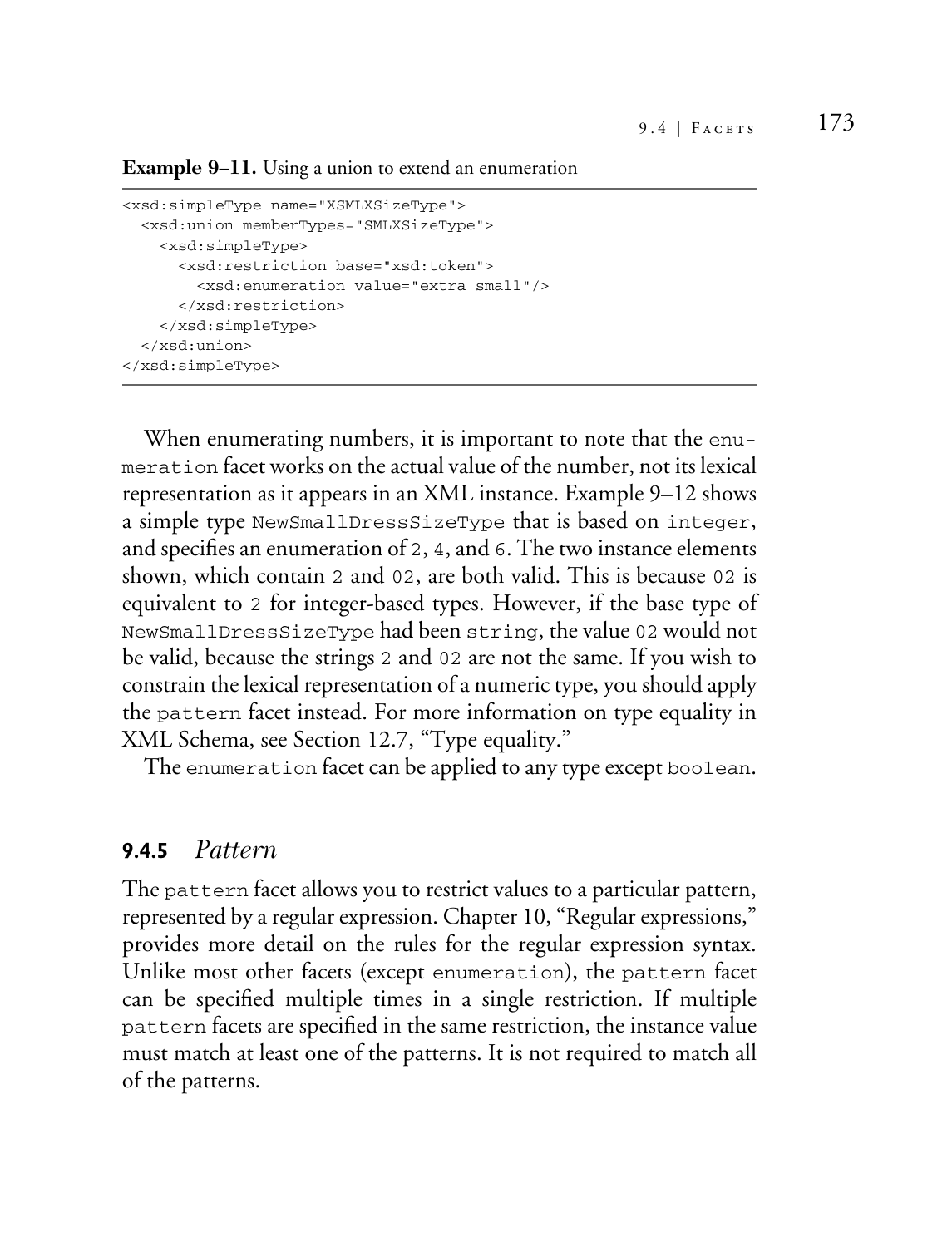#### **Example 9–12.** Enumerating numeric values

#### Schema:

```
<xsd:simpleType name="NewSmallDressSizeType">
  <xsd:restriction base="xsd:integer">
     <xsd:enumeration value="2"/>
     <xsd:enumeration value="4"/>
     <xsd:enumeration value="6"/>
   </xsd:restriction>
</xsd:simpleType>
```
#### Valid instances:

<size>2</size> <size>02</size>

Example 9–13 shows a simple type DressSizeType that includes the pattern  $\setminus d$ {1,2}, which restricts the size to one or two digits.

**Example 9–13.** Applying the pattern facet

```
<xsd:simpleType name="DressSizeType">
   <xsd:restriction base="xsd:integer">
     <xsd:minInclusive value="2"/>
     <xsd:maxInclusive value="18"/>
     <xsd:pattern value="\d{1,2}"/>
   </xsd:restriction>
</xsd:simpleType>
```
When restricting types that have patterns, it is important to note that you must *restrict*, rather than *extend*, the set of valid values that the patterns represent. In Example 9–14, we define a simple type SmallDressSizeType that is derived from DressSizeType, and add an additional pattern facet that restricts the size to one digit.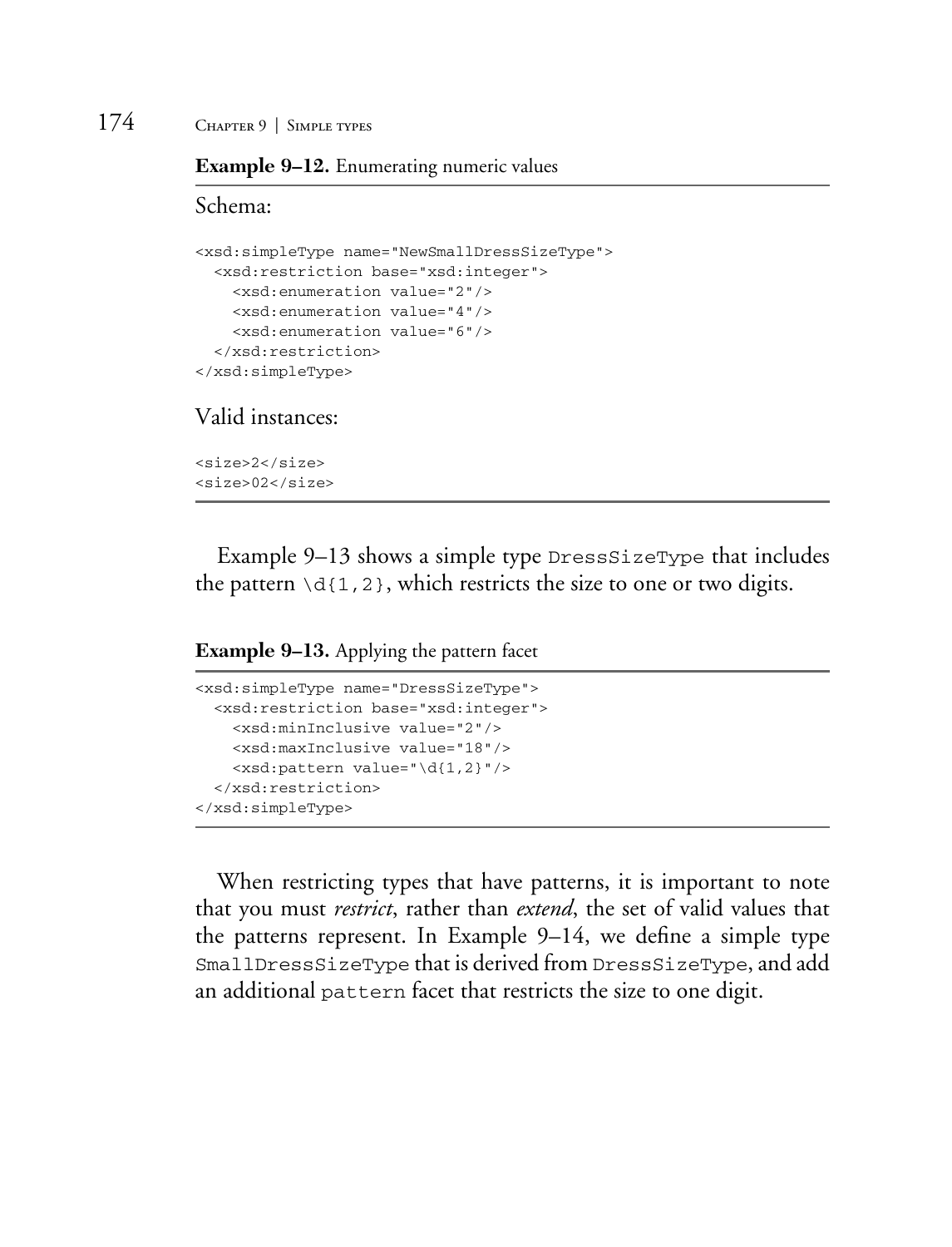9.4 | FACETS  $175$ 

**Example 9–14.** Restricting a pattern

```
<xsd:simpleType name="SmallDressSizeType">
  <xsd:restriction base="DressSizeType">
    <xsd:minInclusive value="2"/>
    <xsd:maxInclusive value="6"/>
     <xsd:pattern value="\d{1}"/>
  </xsd:restriction>
</xsd:simpleType>
```
It is not technically an error to apply a pattern facet that does not represent a subset of the ancestors' pattern facets. However, the schema processor tries to match the instance value against the pattern facet of both the type and its ancestors, ensuring that it is in fact a subset. Example 9–15 shows an illegal attempt to define a new size type that allows the size value to be up to three digits long. While the schema is not in error, it will not have the desired effect because the schema processor will check values against both the pattern of LongerDress-SizeType and the pattern of DressSizeType. The value 004 would not be considered a valid instance of LongerDressSizeType because it does not conform to the pattern of DressSizeType.

Unlike the enumeration facet, the pattern facet applies to the lexical representation of the value. If the value 02 appears in an instance, the pattern is applied to the digits  $02$ , not  $2$  or  $+2$  or any other form of the integer.

The pattern facet can be applied to any type.

**Example 9–15.** Illegal attempt to extend a pattern

```
<xsd:simpleType name="LongerDressSizeType">
  <xsd:restriction base="DressSizeType">
    <xsd:pattern value="\d{1,3}"/>
  </xsd:restriction>
</xsd:simpleType>
```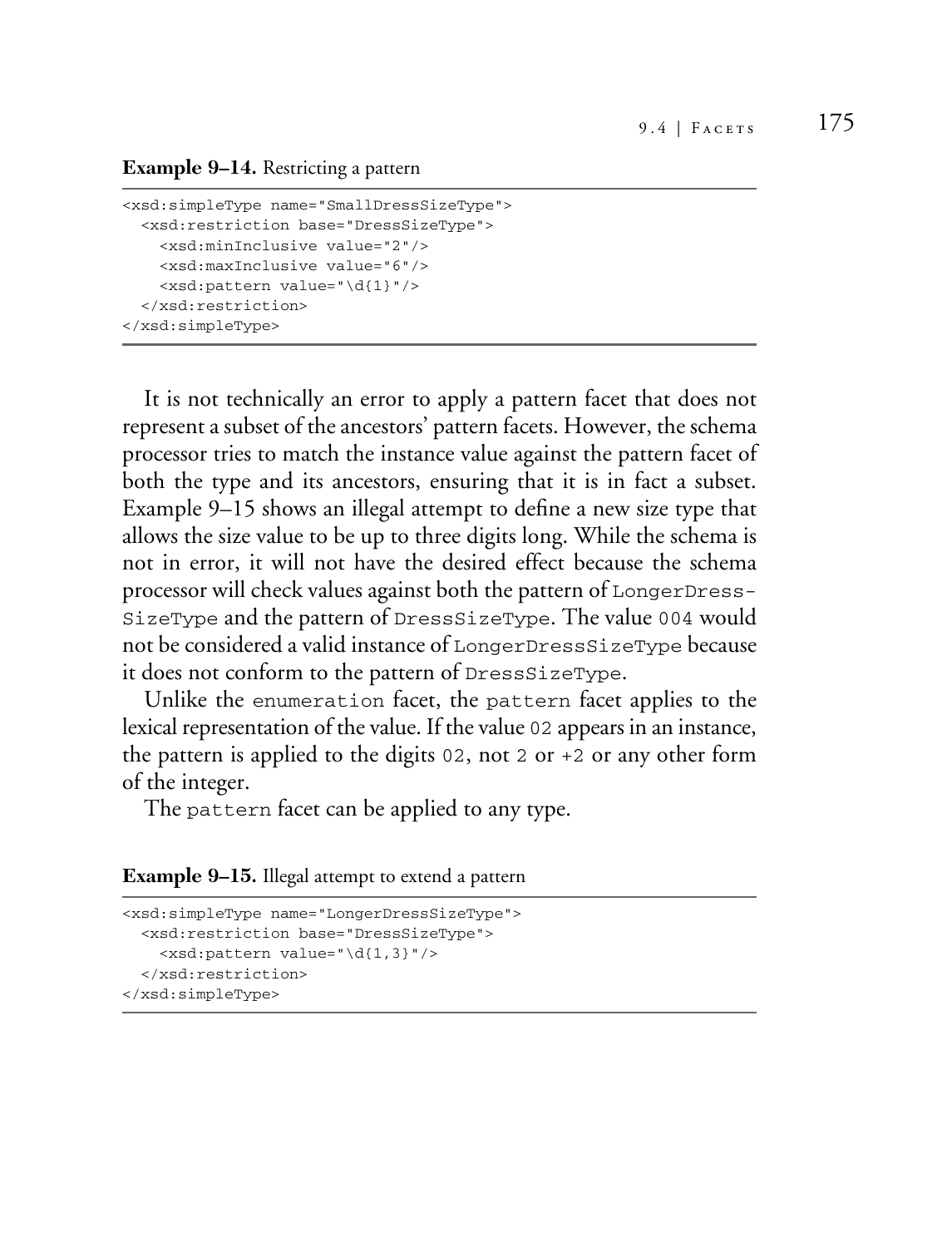### **9.4.6** *Whitespace*

The whiteSpace facet allows you to specify the whitespace normalization rules which apply to this value. Unlike the other facets, which restrict the value space of the type, the whiteSpace facet is an instruction to the schema processor as to what to do with whitespace. The valid values for the whiteSpace facet are:

- $\blacksquare$  preserve: All whitespace is preserved; the value is not changed. This is how XML 1.0 processors handle whitespace in the character data content of elements.
- **Follace:** Each occurrence of a tab  $(\text{\#x9})$ , line feed  $(\text{\#xA})$ , and carriage return ( $\#xD$ ) is replaced with a single space ( $\#x20$ ). This is how XML 1.0 processors handle whitespace in attributes of type CDATA.
- $\blacksquare$  collapse: As with replace, each occurrence of tab ( $\#x9$ ), line feed (#xA) and carriage return (#xD) is replaced with a single space (#x20). After the replacement, all consecutive spaces are collapsed into a single space. In addition, leading and trailing spaces are deleted. This is how XML 1.0 processors handle whitespace in all attributes that are not of type CDATA.

Table 9–6 shows examples of how values of a string-based type will be handled depending on its whiteSpace facet.

| Original string | string         | normalizedString | token                         |
|-----------------|----------------|------------------|-------------------------------|
|                 | (preserve)     | (replace)        | (collapse)                    |
| a string        | a string       | a string         | a string                      |
| on              | on.            | two lines        | on two lines                  |
| two lines       | two lines      | on.              |                               |
| has             | has            | has              | has spaces                    |
| spaces          | spaces         | spaces           |                               |
| leading tab     | leading tab    | leading tab      | leading tab                   |
| leading spaces  | leading spaces |                  | leading spaces leading spaces |

Table 9-6 Handling of string values depending on whiteSpace facet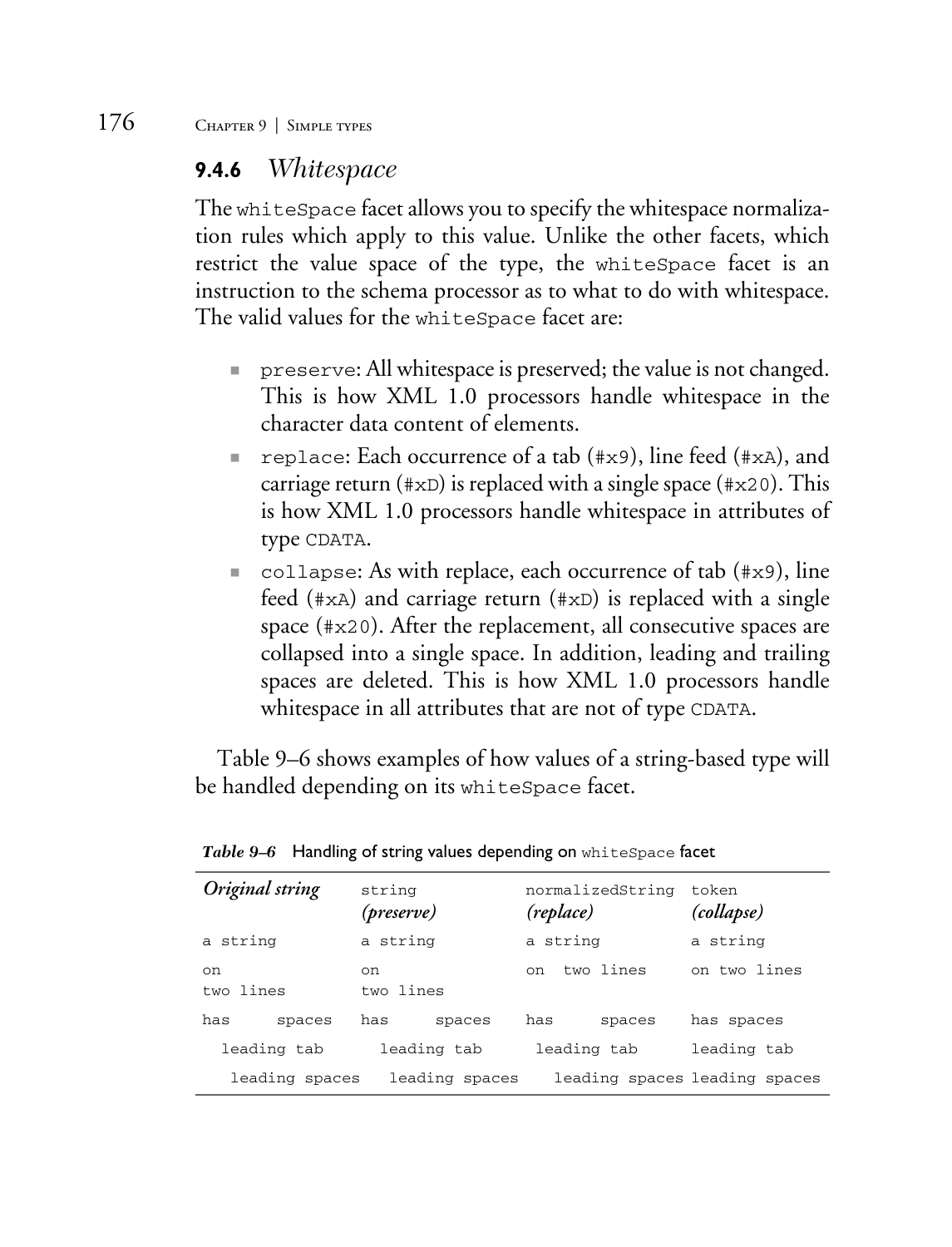#### 9.5 | PREVENTING SIMPLE TYPE DERIVATION  $177$

The whitespace processing, if any, will happen first, before any validation takes place. In Example 9–8, the base type of SMLXSizeType is token, which has a whiteSpace facet of collapse. Example 9–16 shows valid instances of SMLXSizeType. They are valid because the leading and trailing spaces are removed, and the line feed is turned into a space. If the base type of SMLXSizeType had been string, the whitespace would have been left as is, and these values would have been invalid.

**Example 9–16.** Valid instances of SMLXSizeType

```
<size> small </size>
<size>extra
large</size>
```
Although you should understand what the whiteSpace facet represents, it is unlikely that you will ever apply it directly in your schemas. The whiteSpace facet is fixed at collapse for most built-in types. Only the string-based types can be restricted by a whiteSpace facet, but this is not recommended. Instead, select a base type that already has the whiteSpace facet you want. The data types string, normalizedString, and token have the whiteSpace values preserve, replace, and collapse, respectively. For example, if you wish to define a string-based type that will have its whitespace collapsed, base your type on token, instead of basing your type on string and applying a whiteSpace facet. Section 12.2.1, "string, normalized-String, and token," provides a discussion of these three types.

### **9.5** Preventing simple type derivation

XML Schema allows you to prevent derivation of other types from your type. By specifying the final attribute in your simple type definition, you may prevent derivation of any kind (restriction, extension,